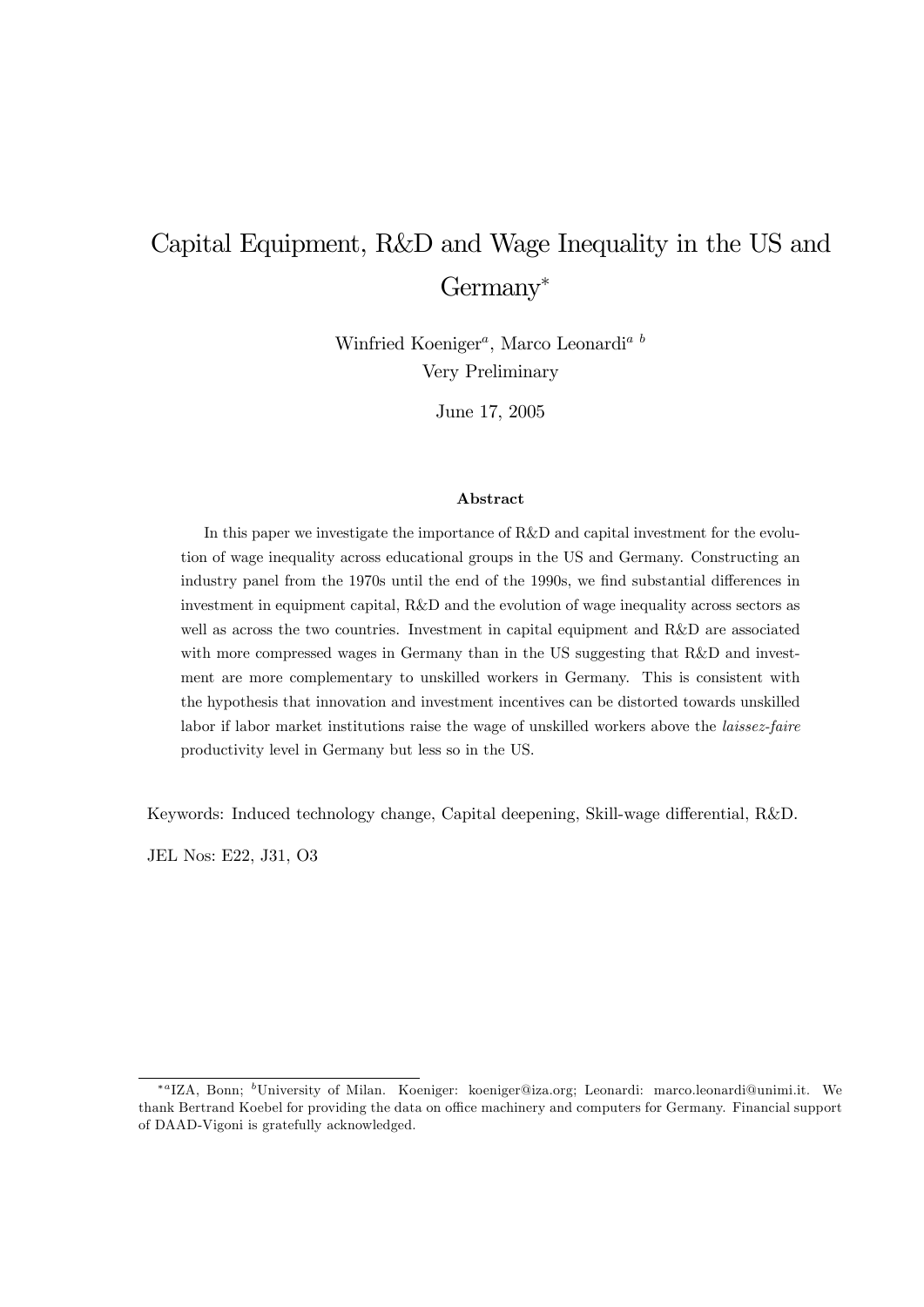### 1 Introduction

Many authors have emphasized the differences in the evolution of wage inequality across developed countries, and in particular between Germany and the US (see for example, Blau and Kahn, 1996; Acemoglu, 2003b, and Abraham and Houseman, 1995). These differences have been partly attributed to differences in labor demand and supply but also to differences in labor market institutions (see for example Koeniger, Leonardi and Nunziata, 2004, and their references).

Whereas the focus of the literature mostly has been on the direct static effect of labor market institutions on wage inequality, in this paper we focus on their indirect effect resulting from distorted incentives to innovate and to invest. If labor market institutions increase the relative price of unskilled labor compared to the *laissez-faire*, firms might have an incentive to make these workers more productive in order to mitigate the institutional constraints. In imperfect labor markets Örms can either invest in capital complementary to unskilled workers or train these workers (Acemoglu and Pischke, 1999), or employ different technologies which make unskilled workers more productive or are less intensive in unskilled workers to alleviate the hold-up problem (Blanchard, 1997; Caballero and Hammour, 1998; Acemoglu 2003a).

In this paper we provide some suggestive evidence on the relevance of this dynamic effect of labor market institutions. We document that the evolution of the wage differential, capital investment and R&D expenditure varies substantially across sectors and between two countries with very different labor market institutions, the US and Germany. Whereas labor market institutions such as unions or the social benefit system provide considerable implicit minimum wages for unskilled workers in Germany, the US is much closer to a *laissez-faire* economy.

Constructing a panel of two-digit industries in the US (1973-2001) and West Germany (1975- 1995), we find evidence that suggests more complementarity of  $R\&D$  expenditure or capital equipment and unskilled labor in Germany than in the US. Stronger labor market institutions in Germany seem to distort prices not only statically but also dynamically by changing the incentives for investment and technology change. This evidence is consistent with a simple theoretical model in which innovation and investment incentives are distorted if labor market institutions raise the wage of unskilled workers above their *laissez-faire* productivity level. In a simple model with imperfections in product markets this can foster innovations that decrease the price of those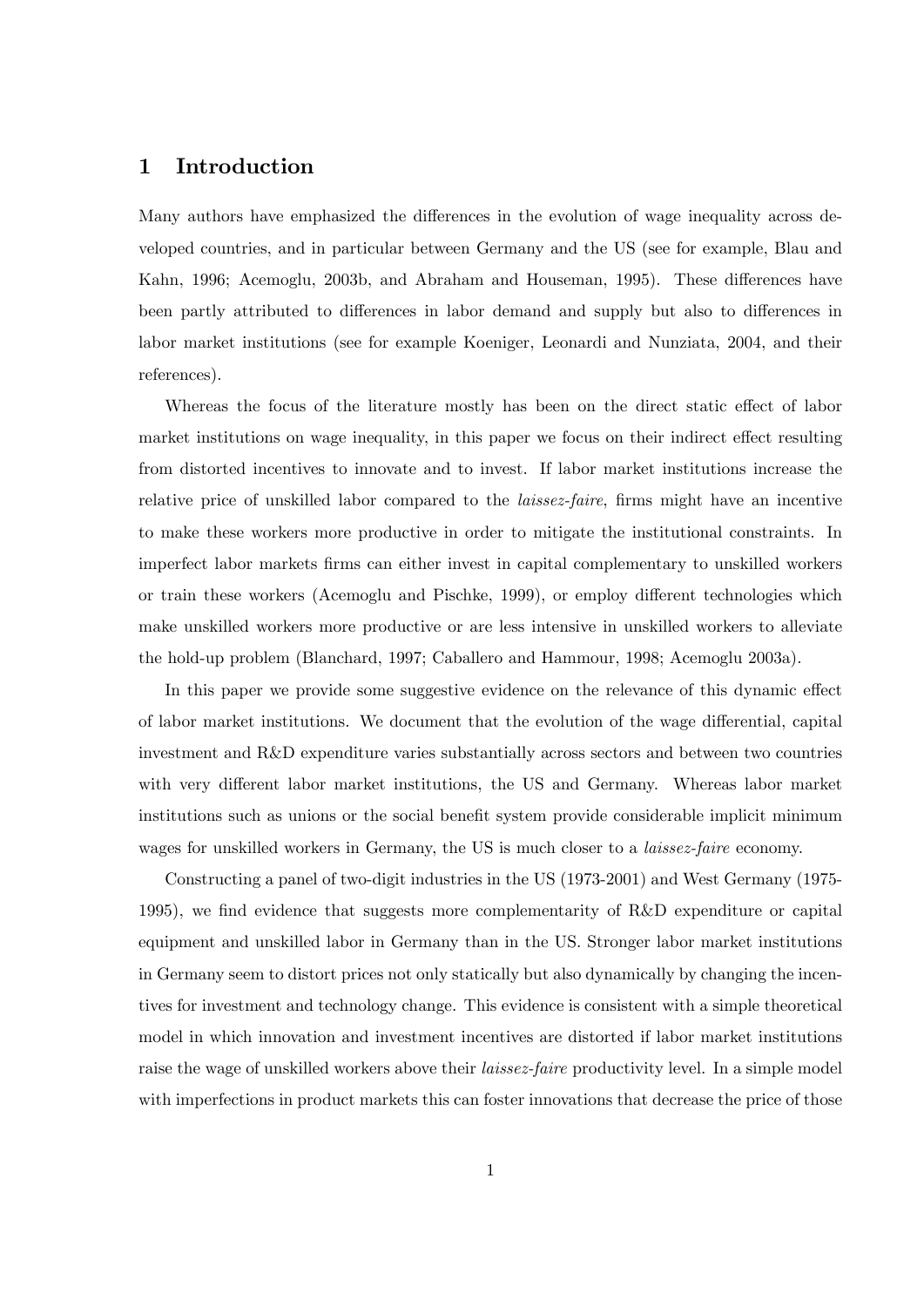capital goods which are specific to unskilled labor. The capital-labor complementarities increase the productivity of unskilled workers and allow firms to dynamically re-appropriate the rents lost due to the wage constraints imposed by institutions.

Our paper relates both to the literature on wage inequality and skill-biased technology change (Berman et al., 1998) or capital-skill complementarities (Krusell et al., 2000). Krusell et al. argue that cheaper capital equipment together with capital-skill complementarities have been responsible for a large part of the increase in the wage differential in the US. Berman et al. claim instead that skill-biased technology change has been the major determinant and this technology change is common across industries and developed countries. In this paper we argue that the bias in technology change is likely to be different in countries with different institutional environments and might induce capital deepening for capital goods that differ in terms of their complementarity to specific types of labor. For example, a conveyor belt seems particularly useful for unskilled workers whereas a high-tech machine for a chemical laboratory is more likely to be combined with skilled labor.

The focus on only two countries in our empirical work allows us to construct more detailed data on three factors of production  $-capital$  equipment, skilled and unskilled labor- at the industry level compared with the literature on TFP or labor productivity growth across industries in developed countries (see Bernard and Jones, 1996; Beaudry and Green, 2003; van Ark et al., 2003). Most closely related is the work of Beaudry and Green (2003) and Pischke (2005). Pischke provides evidence that changes in investment between the 1990s and 1980s have been more pronounced in those industries in OECD countries that have been more unskilled-labor intensive in the 1980s. Moreover, the changes in capital investment are associated with less wage inequality in these countries. Beaudry and Green (2003) draw a similar conclusion using aggregate data on the US and Germany. They show that wage inequality between skilled and unskilled workers would have been smaller in the US if the capital accumulation in the US had matched the German pattern. Assuming that the newer technologies are *both* more skill complementary and more capital efficient, they show that the latter assumption implies that a higher capital intensity induces a flatter wage-education profile. In our paper we build on these analyses using more disaggregated and detailed data for two important economies. In particular, we are able to use data on capital equipment by industry which seems most relevant to study complementarities with different types of labor.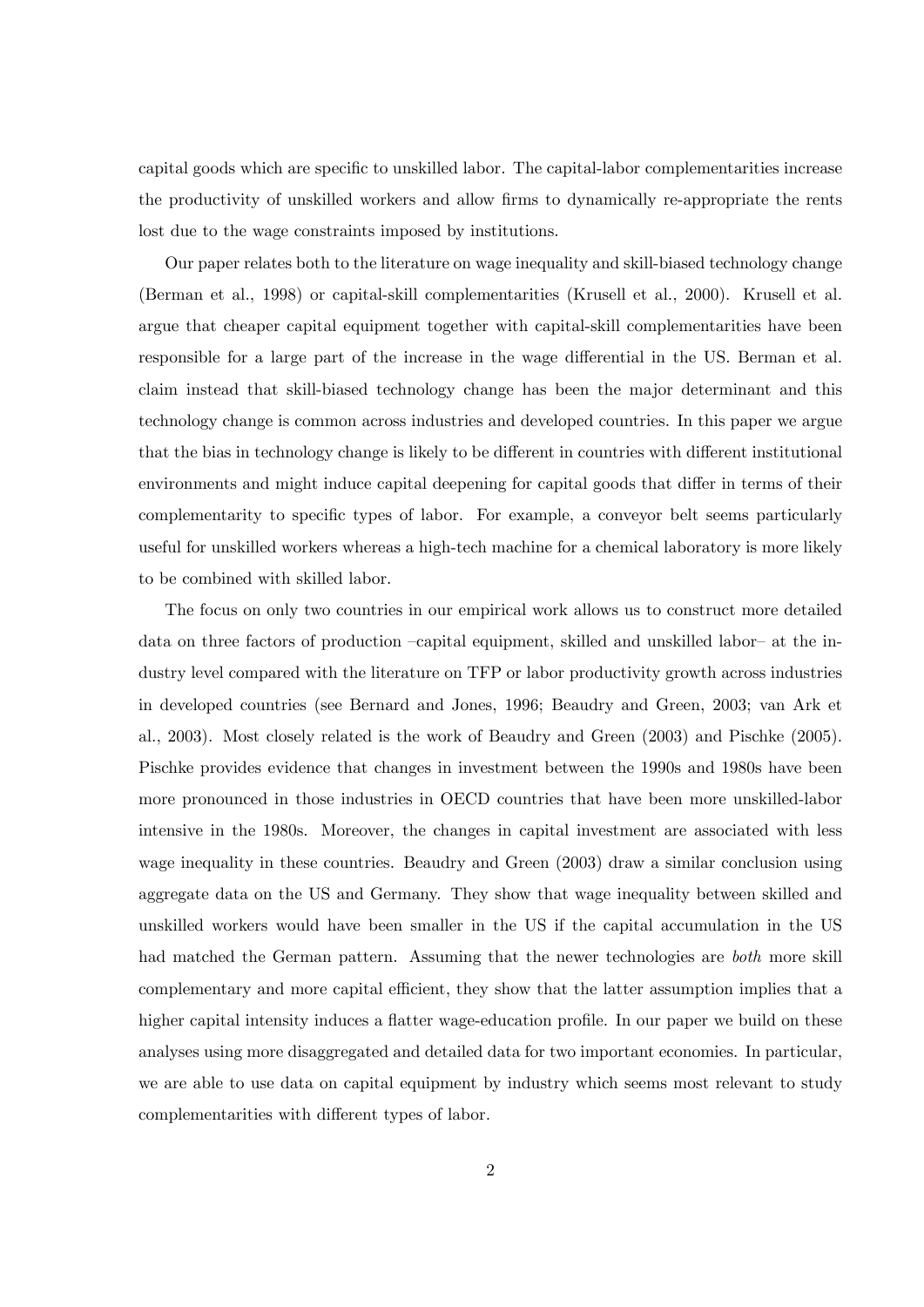The rest of the paper is structured as follows. In the next subsection we motivate our paper further with some descriptive evidence for the US and Germany. In Section 2 we present a simple model to derive the wage differential as a function of  $R\&D$  expenditure and capital investment. In particular, we mention how a minimum wage distorts the incentive to innovate. In Section 3 we present the data and discuss our econometric specification. In Section 4 we present our results before we conclude in Section 5.



Figure 1: Wage differentials by skill and investment in equipment capital in the machinery and food industry in the US and West Germany 1970s-1990s. Source: Authors' calculations based on CPS, IAB, and national accounts data.

#### 1.1 Some descriptive evidence

To motivate our analysis further, we illustrate the evolution of the main variables of interest in our sample period for some important industries. We choose three manufacturing industries with the chemical industry as the most skill intensive, the machinery industry with medium skill intensity and the food industry with low skill intensity. Finally, we also choose the retail industry as an important low-skill intensive service industry. To make the figures comparable we normalize all variables to one in 1975.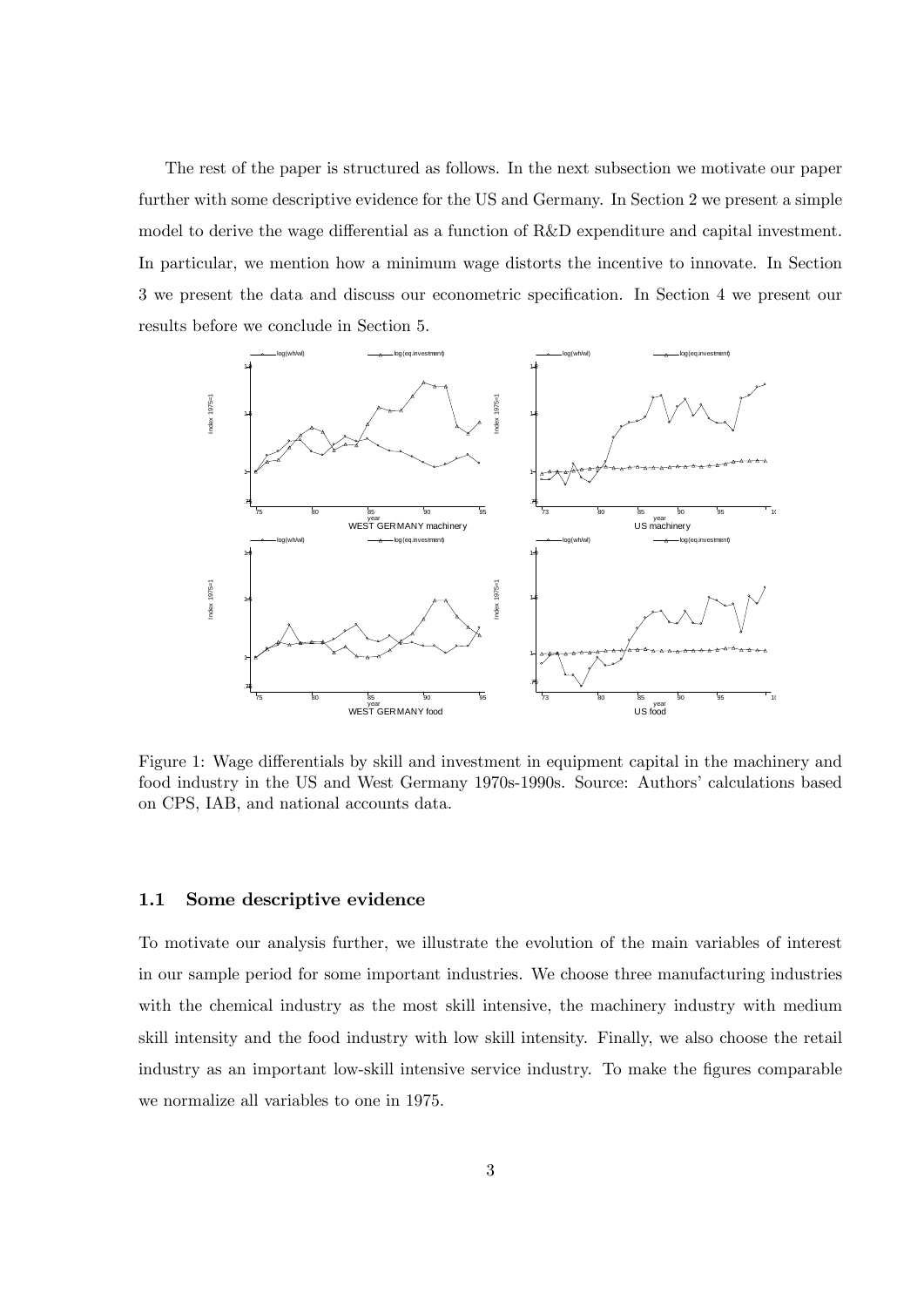

Figure 2: Wage differentials by skill and investment in equipment capital in the chemical and retail industry in the US and West Germany 1970s-1990s. Source: Authors' calculations based on CPS, IAB, and national accounts data.



Figure 3: R&D intensity in selected manufacturing industries: US and Germany. Source: Authors' calculation based on OECD data.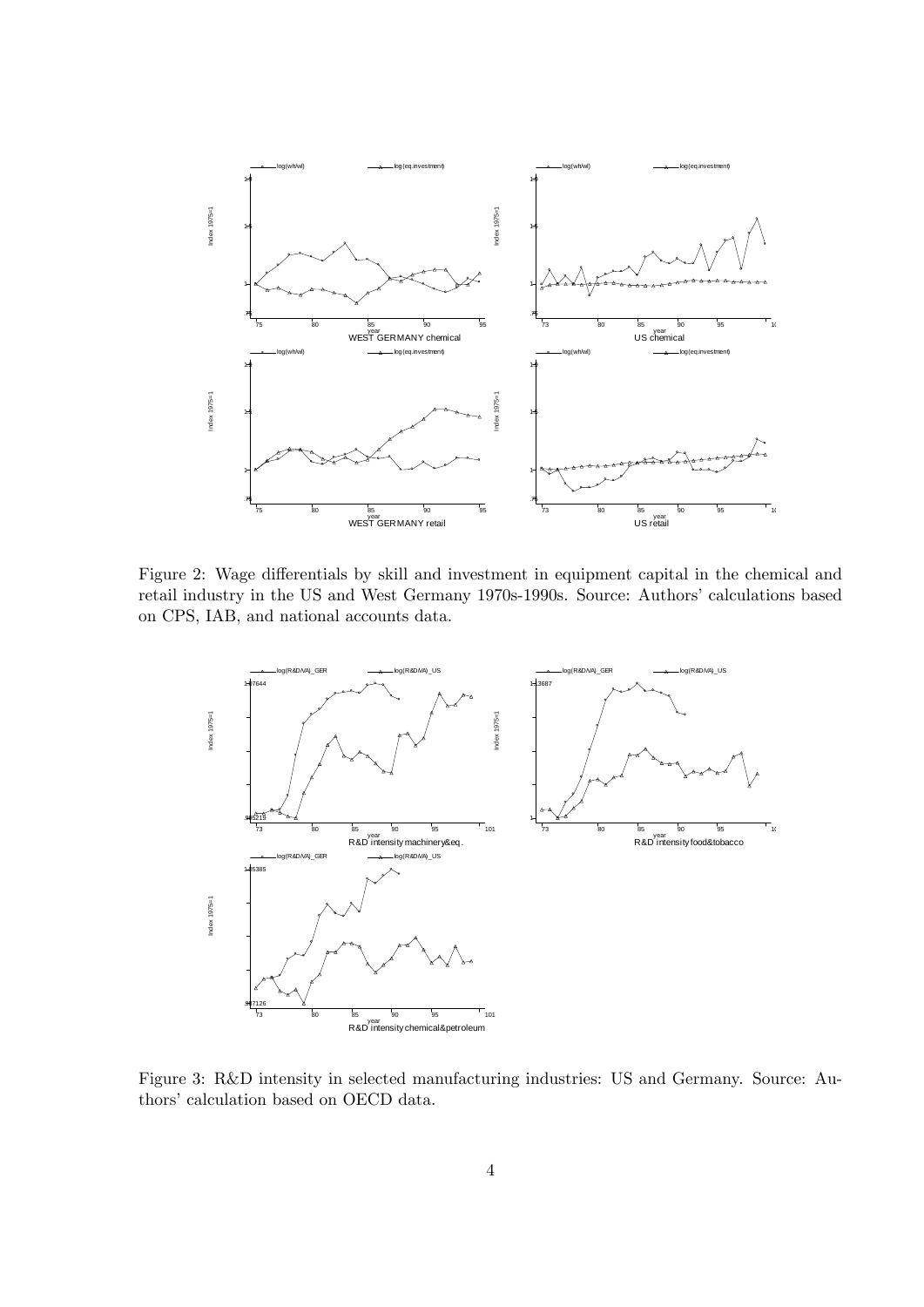Figures 1 to 3 display the main patterns for the evolution of wage differentials by education (some college versus less than college) and investment into equipment capital in the US and Germany. Wage differentials increased substantially in the US especially in the 1980s whereas they remained relatively stable in West Germany. Investment into equipment capital as well as the R&D intensity increased much more in West Germany than in the US. This suggests that equipment capital or R&D might have been more complementary to unskilled workers in Germany than in US. Of course, these patterns are more or less pronounced depending on the respective industry. Whereas this patterns is quite strong in the machinery industry as well as in the food industry, the pattern is less clear for capital investment in the chemical industry in Germany and the retail industry in the US. However, these descriptive graphs sufficiently motivate a more detailed investigation in a regression framework after we have provided a brief theoretical perspective.

### 2 Theoretical background

In this section we set up a simple model to motivate the evolution of industry wage differentials as a function of R&D expenditure and capital investment. We first derive a simple expression of the wage differential as a function of the capital-good prices relevant for unskilled or skilled labor, respectively. We then mention how these prices depend on innovations in the production of each of these capital goods; and how in imperfect product markets with step-by-step innovations as in Aghion et al. (2001) minimum wages can induce more innovations for the capital good complementary to unskilled labor (the mechanism is also similar to the innovation incentives in imperfect labor markets in Acemoglu and Pischke, 1999).<sup>1</sup>

The model structure is stylized and shall motivate the specifications in the empirical part. We start with a brief overview of the main building blocks which are illustrated in Figure 4 and laid out in more detail in Appendix A. In the following we focus on the wage differential and how it depends on innovations and investment.

We assume that the economy consists of  $i$  industries in each of which two competitive subsectors produce final-goods with different technologies. One subsector uses unskilled labor  $L_i$  and a capital good  $K_{l,i}$  specific to unskilled labor (for example, a conveyor belt) whereas the other

<sup>&</sup>lt;sup>1</sup>This section draws on previous work in Koeniger  $(2005)$ .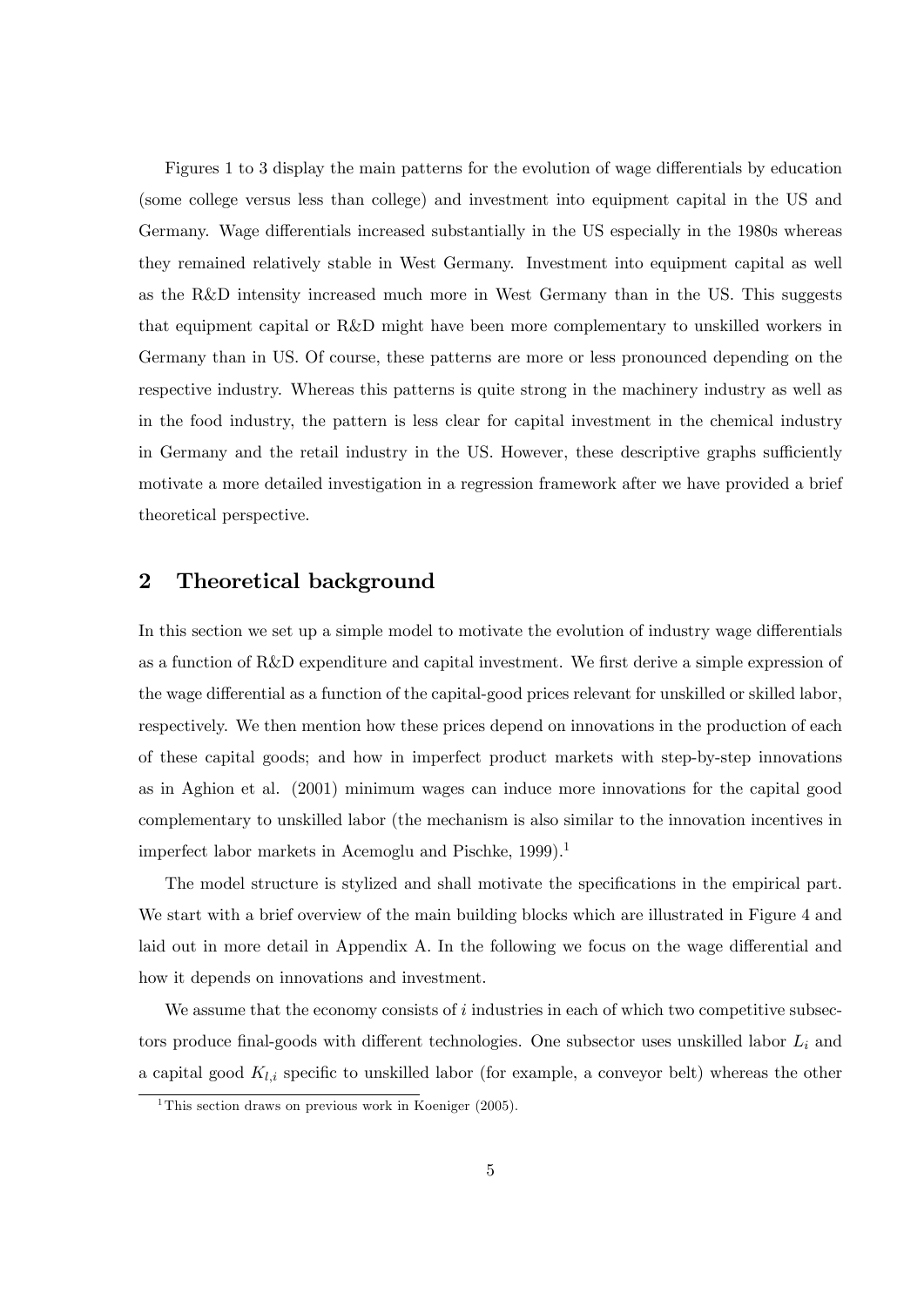

Figure 4: The production structure of the subsector using unskilled labor in industry  $i$ .

subsector uses skilled labor  $H_i$  and another specific capital good  $K_{h,i}$  (for example, laboratory equipment; the subscript  $h$  denotes that the capital-good is used together with skilled labor). As a benchmark we assume that labor cannot move across industries so that wages differ across industries (as is empirically plausible to some extent, see Tables 2 and 3 below). This implies that all inputs are subsector-specific.

The capital good for each subsector is produced by two intermediate-good firms in the same subsector and both of these firms also innovate to produce the capital good more efficiently. The resource input to produce the capital-good and R&D is supplied fully elastically in the world market. This assumption is done for clarity since it prevents feedbacks from changes in the factor prices of labor or capital on the production of the capital-good or R&D.

#### 2.1 Final-good production in the industry

Each subsector j in industry i has a production function  $F_j(.)$ ,  $j = 1, 2$ , which is assumed to have constant returns to scale and to be strictly concave in each factor. For simplicity we assume that capital depreciates fully every period so that capital equals the investment flow.<sup>2</sup> Dropping

<sup>&</sup>lt;sup>2</sup>Relaxing this assumption would slightly complicate the algebra since we would need to solve a Hamiltonian. In substance, the optimality condition for capital changes: agents take into account the depreciation of the current capital stock and the losses of the capital value due to the decreasing price of capital resulting from innovations.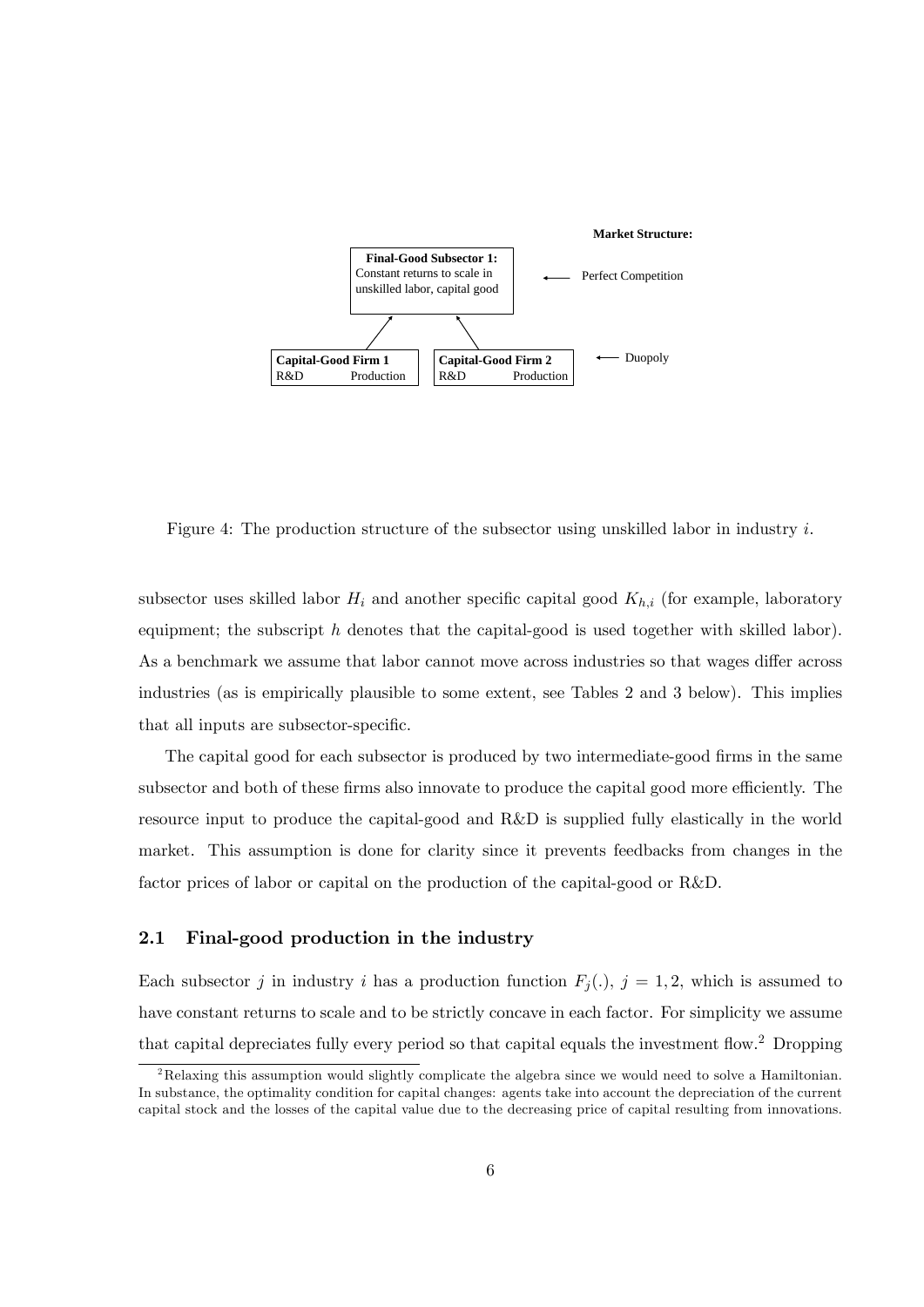the industry index  $i$  for convenience, in each industry the maximization problem of subsector 1 employing unskilled labor is

$$
\max_{\{L(t),K_l(t)\}} J_1 = \int_0^\infty e^{-rt} [P_1(t)F_1(L(t),K_l(t)) - W_l(t)L(t) - \mathbf{p}_1(t)K_l(t)] dt.
$$

Similarly, subsector 2 solves

$$
\max_{\{H(t),K_h(t)\}} J_2 = \int_0^\infty e^{-rt} \left[ P_2(t) F_2(H(t),K_h(t)) - W_h(t) H(t) - \mathbf{p}_2(t) K_h(t) \right] dt,
$$

where r is the exogenous market interest rate,  $W_l$  is the wage of the unskilled,  $W_h$  is the wage of the skilled,  $\mathbf{p}_1$  is the price of capital good  $K_l$ , and  $P_i$  is the price of subsector j output. For concreteness we parametrize the production functions<sup>3</sup> as  $F_1(L, X_1) = L^{\frac{1}{2}} (K_l)^{\frac{1}{2}}$  and  $F_2(H, X_2) = H^{\frac{1}{2}}(K_h)^{\frac{1}{2}}$ . Writing both production functions in intensive form,  $f_1(l) = l^{\frac{1}{2}}$  and  $f_2(h) = h^{\frac{1}{2}}, \text{ where } l \equiv \frac{L}{K}$  $\frac{L}{K_l}, h \equiv \frac{H}{K_l}$  $\frac{H}{K_h}$ , we get the static first order conditions omitting time indices for convenience:

$$
W_l = \frac{P_1}{2\sqrt{l}}, \ W_h = \frac{P_2}{2\sqrt{h}}, \ \mathbf{p}_1 = \frac{P_1}{2}\sqrt{l}, \ \mathbf{p}_2 = \frac{P_2}{2}\sqrt{h} \ . \tag{1}
$$

We assume a small open economy so that the relative price of the final goods of the two subsectors in each industry  $P \equiv \frac{P_2}{P_1}$  $\frac{P_2}{P_1}$  is taken as given where  $P_1$  is the numeraire. The prices of the capital goods  $\mathbf{p}_i$  are determined in the intermediate-good sector. Hence, the four conditions (1) fully determine the remaining four unknowns  $W_l(\mathbf{p}_1, P)$ ,  $W_h(\mathbf{p}_2, P)$ ,  $l(\mathbf{p}_1, P)$  and  $h(\mathbf{p}_2, P)$ .

We refer to Appendix A for further details on the modeling structure concerning the production of the capital good and innovation of the capital-good firms. Since this is not novel in this paper, we immediately mention how industry-wage differentials depend on capital-good prices and R&D which is our focus of interest.

Since this however does not affect the expression for the *changes* of the wage differential as long as prices decrease at a constant rate (and the interest as well as the depreciation rate are assumed to be constant), we prefer to simplify the problem as much as possible.

<sup>&</sup>lt;sup>3</sup>In these specifications skilled labor is more productive than unskilled labor because we will assume that the price of the Önal good produced with skilled labor is larger than the price of the Önal good produced with unskilled labor. Note also that we assume the same capital intensity for simplicity.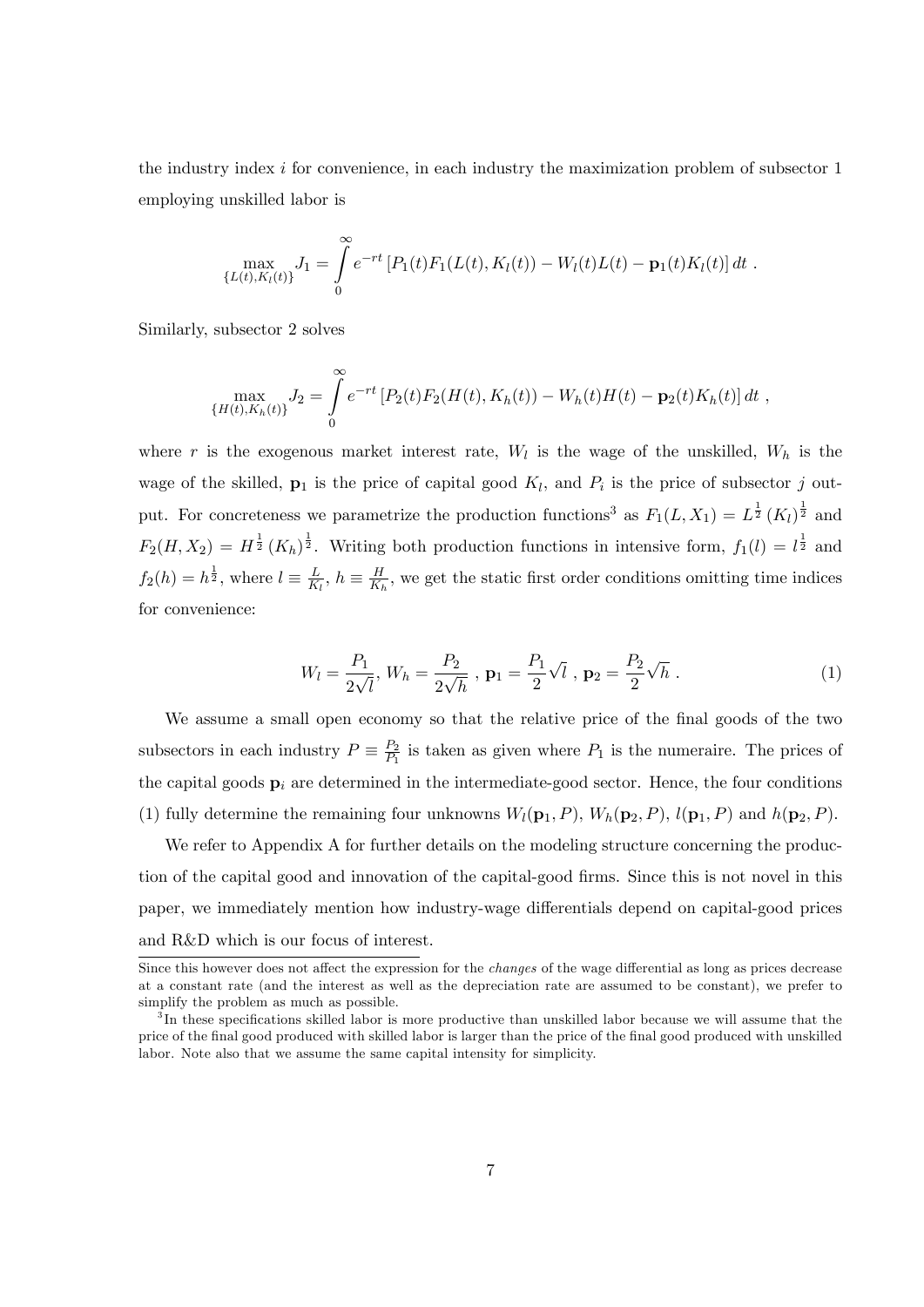#### 2.2 Wage differential, investment and innovation

Using (1), substituting out l and h, and defining  $w_l \equiv \frac{W_l}{P_1}$  $\frac{W_l}{P_1}$ ,  $w_h \equiv \frac{W_h}{P_1}$  $\frac{W_h}{P_1}$ ,  $r_2 \equiv \frac{\mathbf{p}_2}{P_1}$  $\frac{\mathbf{p}_2}{P_1}, r_1 \equiv \frac{\mathbf{p}_1}{P_1}$  $\frac{\mathbf{p}_1}{P_1}, P \equiv \frac{P_2}{P_1}$  $\frac{P_2}{P_1},$ the wage differential is

$$
\ln\left(\frac{w_h}{w_l}\right) = \ln\left(\frac{r_1}{r_2}\right) + 2\ln P. \tag{2}
$$

Not surprisingly, the wage differential positively depends on the relative price  $P$  of the final good using skilled labor. More interestingly, the wage differential also increases if the relative price of the intermediate capital good used with unskilled labor is higher. A higher price of the capital good induces substitution towards labor in the final-good subsector. If  $r_1 > r_2$ , the labor intensity is higher in the final-good subsector using unskilled labor so that the marginal productivity and wage of unskilled labor is relatively smaller.

As firms innovate in the capital-good sector they completely pass-on efficiency gains to prices. This results from the unit elasticity of the factor demand function in the final-good production so that revenues and profits do not depend on the marginal cost for capital-good production in each subsector  $i$ . Thus, over long time intervals

$$
\lim_{\Delta t \to \infty} \frac{\Delta \ln \mathbf{p}_j}{\Delta t} = -g_j \tag{3}
$$

where  $g_j$  is the growth rate of capital-good production in each subsector j.

Since lim  $\lim_{t\to\infty}$ **p**<sub>j</sub> = 0 as long as  $g_j > 0$ , the equations in (1) imply for our parametric specification that lim  $t{\rightarrow}\infty$  $h = \lim$  $t{\rightarrow}\infty$  $l = 0$ : the capital-labor ratio grows over time in each subsector; and this relatively faster the larger is the innovation effort. It follows that lim  $\lim_{t \to \infty} w_l = \infty$  and  $\lim_{t \to \infty} w_h = \infty$ . Using L'Hôpital's rule, it follows that

$$
\lim_{t \to \infty} \ln\left(\frac{w_h}{w_l}\right) = g_2 - g_1 \tag{4}
$$

In the limit the wage differential in each industry depends on the relative growth rates of the two subsectors  $j$  in each industry  $i$ , where the wage of labor used in the faster-growing final-good subsector is higher. Together with equations  $(2)$  and  $(3)$ , this also implies

$$
\lim_{\Delta t \to \infty} \frac{\Delta \ln(\frac{w_h}{w_l})}{\Delta t} = g_2 - g_1 \tag{5}
$$

<sup>&</sup>lt;sup>4</sup>The choice of the numeraire is irrelevant for the results.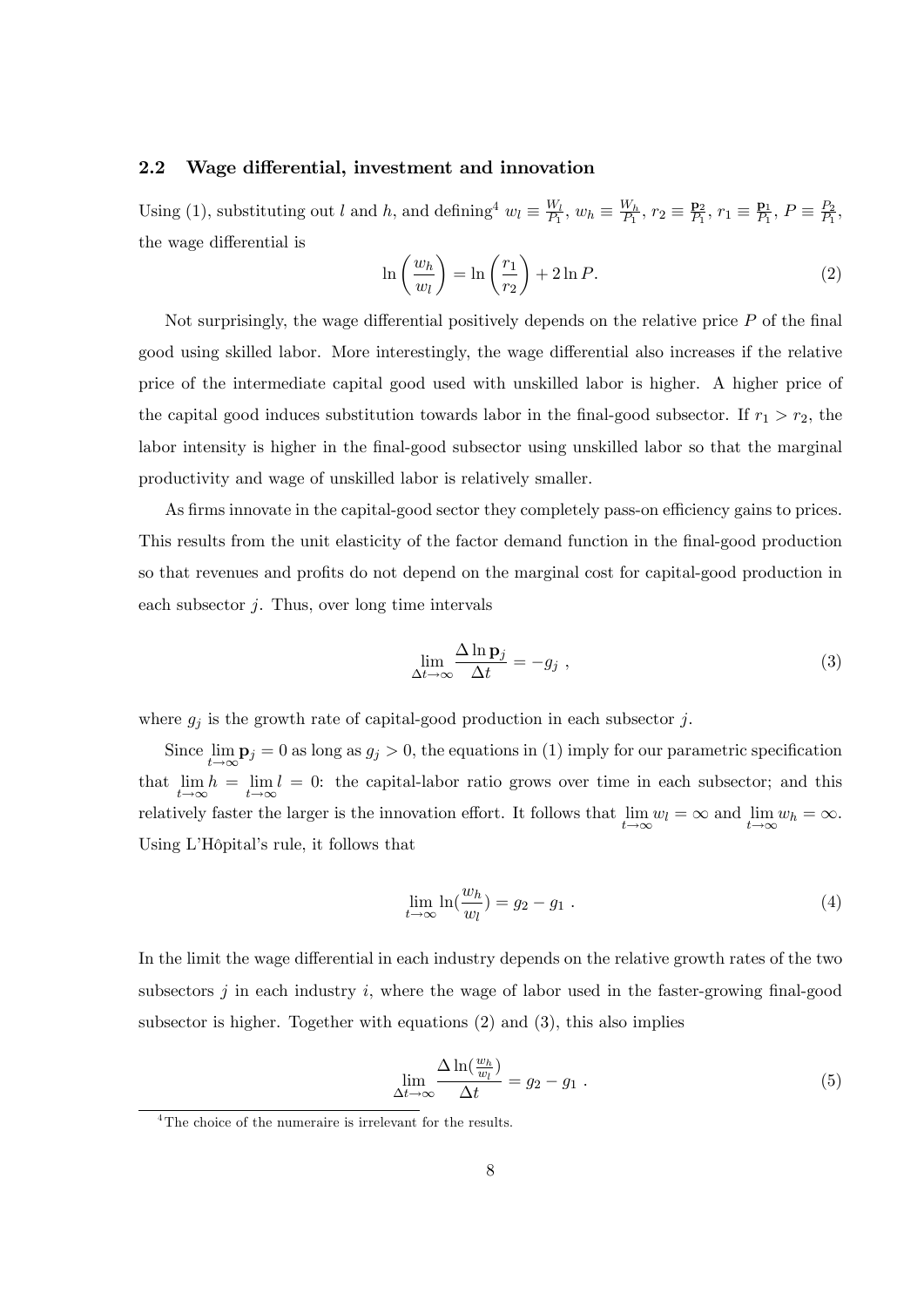For our purposes it is important to note that changes in the wage differential depend on the growth rate of the produced capital-good in each subsector  $j$  in industry i. If the output of the capital-good combined with unskilled labor grows more, then the wage differential becomes more compressed. Higher growth is associated with larger  $R\&D$  expenditures and "capital" deepening through capital cheapening" of the respective capital good. The effect on the wage differential, however, depends on whether the capital good combined with unskilled or skilled labor becomes cheaper. We now mention how the incentives to innovate are distorted by labor market institutions such as the minimum wage.

Minimum wages, innovation incentives and the wage differential We assume that the minimum wage is binding only for unskilled labor. Skilled workers are more productive and earn a higher wage because the price of the skill-intensive good is larger,  $P_2 > P_1$ . Since final-good prices are given in the small open economy, a minimum wage implies a maximum price for the capital good combined with unskilled labor. Formally, it follows from equation (1) that

$$
\mathbf{p}_1^{\max} = \frac{(P_1)^2}{4w^{\min}}\tag{6}
$$

for the final-good sector to break even. We assume that  $w^{\min}$  is sufficiently low so that the unskilled-labor intensive sector does not have to close down: the asset value of firms in the intermediate-good sector remains non-negative. As shown in Koeniger (2005), for the firm producing capital for the unskilled-intensive subsector, a minimum wage can temporarily increase innovation (see Appendix B).

The intuition is that minimum wages strengthen the incentive to innovate so that the price constraint is relaxed. Since product markets are imperfect in the intermediate-good sector, this constraint temporarily redistributes rents from capital-good firms to unskilled workers. Firms become the residual claimant of productivity increases, however, and are able to reverse this redistribution by producing the capital good more efficiently (the mechanism is similar to models with imperfect labor markets and rents in Acemoglu and Pischke, 1999). The higher efficiency is passed on to lower prices and induces substitution towards the capital good combined with unskilled labor in industry  $i$ . This makes unskilled workers more productive and the minimum wage less binding. Note that here it is important that the capital good indeed is specific to the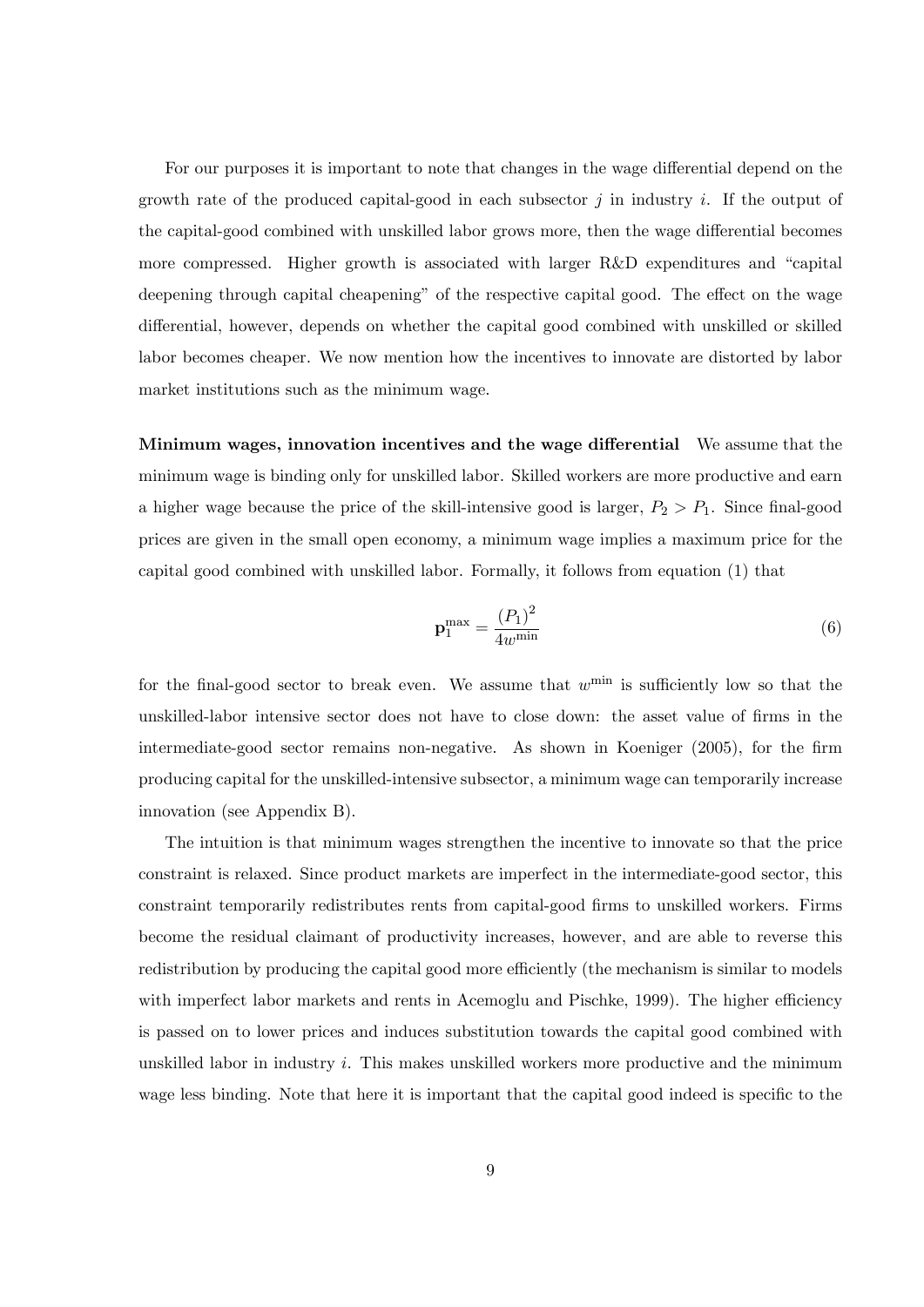subsector so that the firm does not have alternative opportunities to sell the good, for example in countries in which minimum wages do not apply.

We now want to investigate empirically whether labor market institutions which compress the wage differential statically, induce innovations and capital investment which compress the wage differential dynamically compared with a *laissez-faire* economy.<sup>5</sup>

### 3 Data and econometric specification

The model above argued that labor market institutions affect capital and R&D investment of firms and thus also the wage structure. In this section we try to find evidence in support of the hypothesis that wage-compressing labor market institutions in Germany have induced investment into capital equipment or R&D which has been more complementary to low-skill jobs in Germany than in the US.

To test this hypothesis we investigate how the changes in capital equipment and R&D intensity are associated with the wage differential. We now mention how we construct the data used for the analysis and briefly describe some of its interesting patterns before we provide the results of the estimations.

### 3.1 Data

Our evidence is based on an industry panel for Germany and the US, combining industry-level data on capital investment and R&D expenditure with micro data on wages and employment by education level. We describe the data only briefly and refer to the data appendix for further details on variable construction and industry classification in the various data sources (Tables 4 and 5).

We use data on value added and capital equipment from the national accounts (Bureau of Economic Analysis and Statistisches Bundesamt, respectively) and the 60-Industry Database available online at the Groningen Growth and Development Centre. We construct the stock of capital equipment for Germany using the series on gross capital equipment formation and applying the perpetual inventory method. Capital equipment in both countries is deflated

 $5$ Our model also implies that for this effect to be present, the minimum wages cannot be prohibitively high so that industries close down.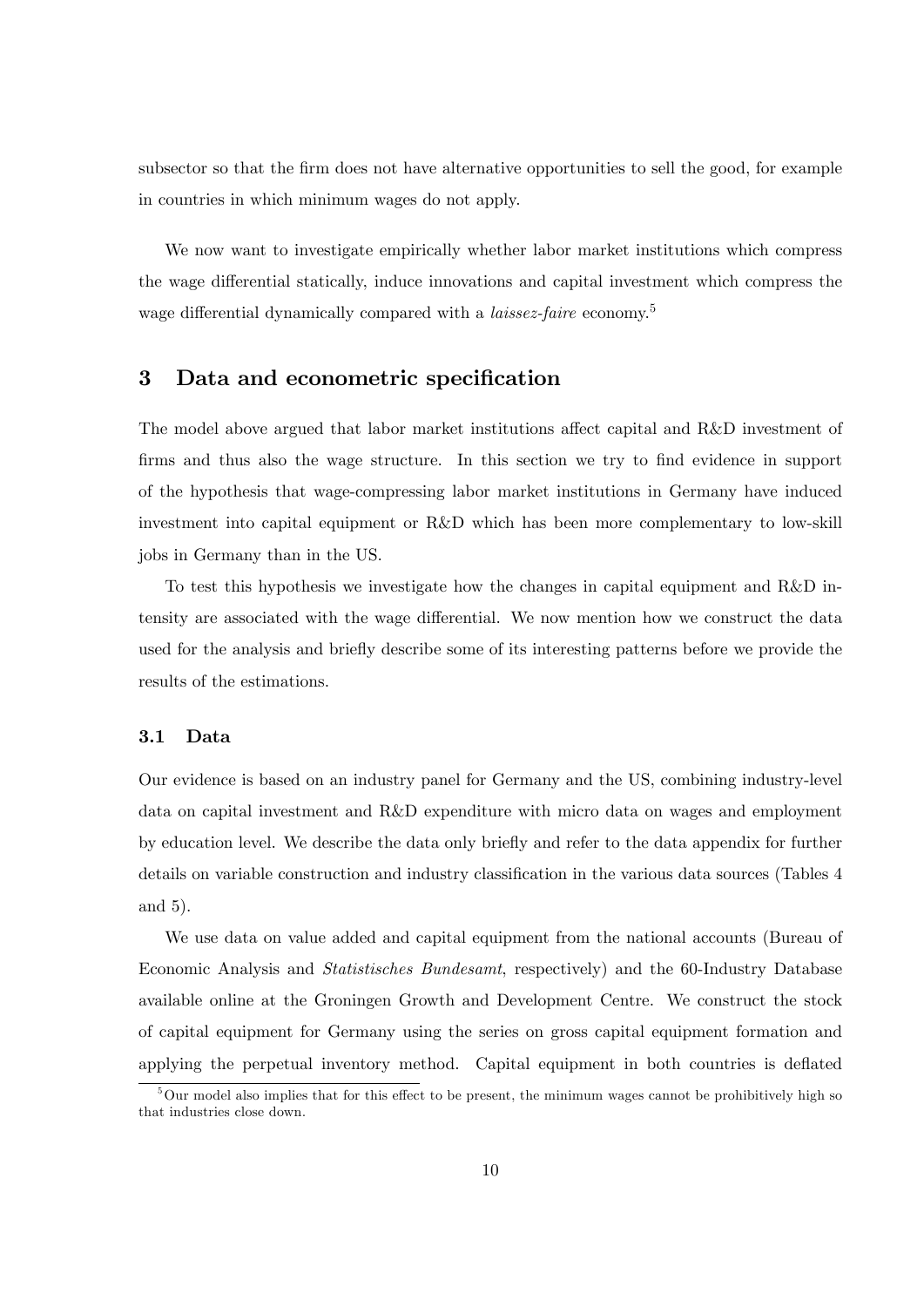with the chain-price indices provided by the respective statistical office. Although these price deflators have been criticized for their accuracy, we are not aware of any better price index to deflate capital equipment at the industry level. Thus, we check whether our results below are robust to the choice of the deflator in each country.

The data on R&D expenditure are from the Stan-Anberd database provided by the OECD. Wages and employment by skill and industry are constructed using the CPS May/ORG for the US and the dataset on the social-security records from the *Institut für Arbeits- und Berufs*forschung (IAB) for Germany. Our sample includes employees in full-time employment, age 20-60 with potential labor market experience up to 39 years. We only use the information on West-Germany in the IAB dataset and drop all East-German observations after 1990. Whereas the CPS is a representative sample of all employees, the IAB dataset is a 1% random sample of employees with a social-security record. This leaves us with a industry panel in the time period 1973-2001 for the US and 1975-1995 for West Germany.<sup>6</sup>

We define skilled workers as those with some college or college degree in the US and with Abitur (high-school degree) in Germany. Since 13 years of schooling imply a high-school degree in Germany and some college in the US, this educational skill measure achieves some comparability (if imperfect) across the two countries. All those with less education in the respective country are classified as unskilled. We now describe some of the main patterns of interest in the data.

Tables 2 and 3 display the patterns in the sample period for the main variables of interest: the skill intensity, the wage differential, the investment in equipment per unskilled worker,  $R\&D$ intensity and their respective changes across decades. We also report the changes in hours worked per industry as a measure for the intensive margin of the labor input.

Tables 2 and 3 show that if industries in the 1970s were more skill intensive and R&D intensive in the US, the same held true for West Germany. The (rank) correlations are larger than 0.75 and highly significant. Moreover,  $R\&D$  is highly positively correlated with the skill intensity across sectors in both countries. Instead, investment in capital equipment per unskilled worker in the 1970s is less clearly related across countries and to the skill intensity and R&D within countries.

 $6$ Although we manage to extend our sample period for West Germany to 1995 since some series are available until then, we prefer to omit these years in our estimations since disentangling East and West German data is not straightforward for all variables. Thus, in the estimations the West-German sample period is 1975-1991.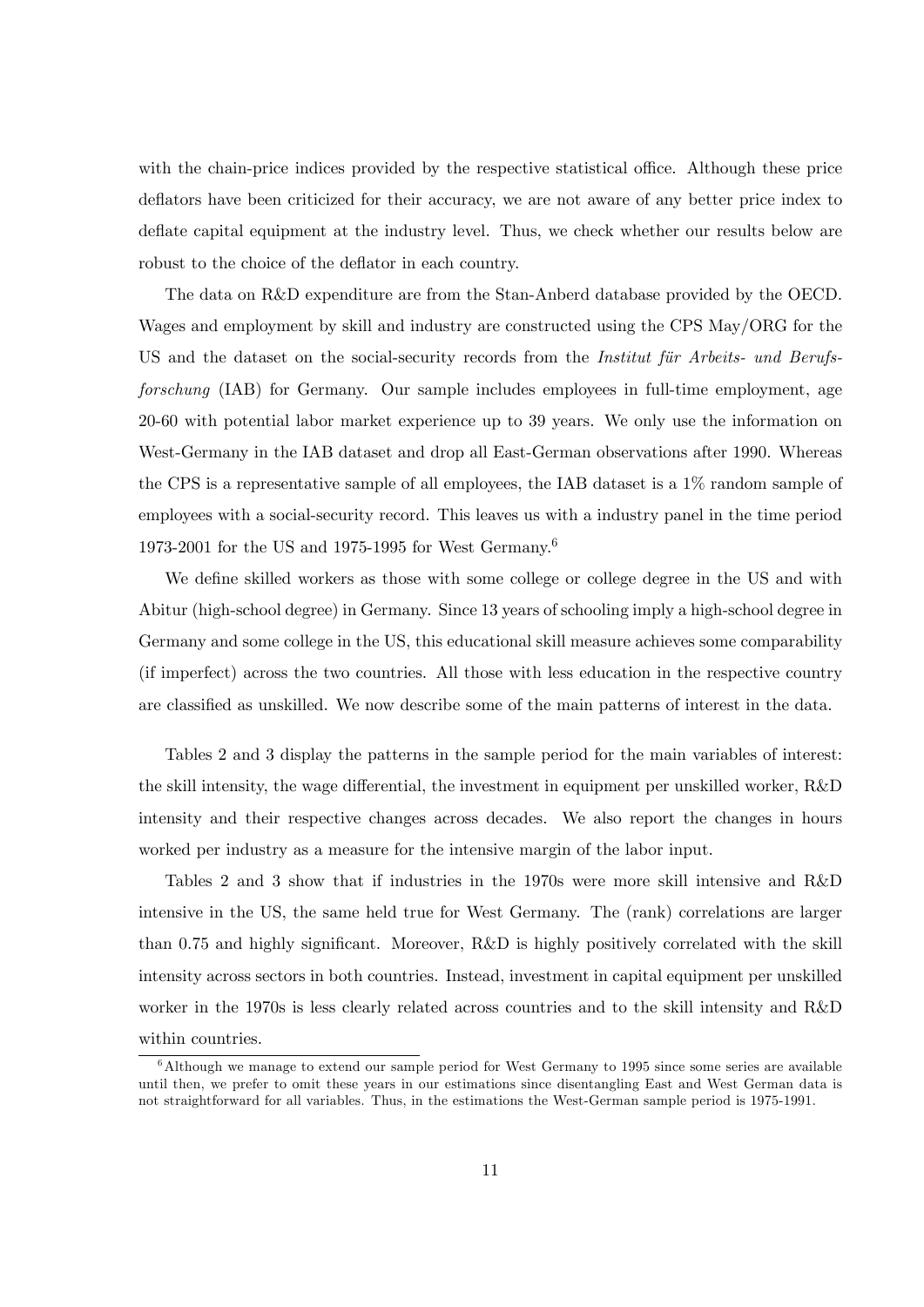Tables 2 and 3 further show that the skill-intensity increased across decades in all industries and in both countries. This also holds true for the changes in the R&D intensity between the 1970s and 1980s in the US and Germany but less so for changes between the 1980s and 1990s. Instead, changes in the equipment investment per unskilled worker have different signs across industries and countries, although investment in capital equipment has increased in most industries. Interestingly, hours worked have increased slightly in most industries in the US since the 1970s whereas they have decreased in all industries in West Germany. Since hours worked influence the total amount of labor supplied we control for these differences in hours by industry in some of the regressions below.

Finally, Tables 2 and 3 show the well-known differences in the evolution of wage differentials in Germany and the US. Whereas wage inequality has increased in nearly all industries in the US and up to  $13.5\%$  within a decade in some industries, wage differentials have remained constant or even have fallen in West Germany. Overall there is substantial variation in the data across industries as well as across countries which we will exploit in our empirical estimation.

#### 3.2 Econometric specification

In our estimations we investigate whether investment in capital equipment and  $R\&D$  are differently associated to the evolution of wage differentials in the US and Germany. Our simple model predicts that the stronger wage-compressing institutions in Germany can induce relatively more investment complementary to unskilled workers than in the US.

As in Machin and van Reenen (1998) we assume a simple translog cost function C for industry i in country c and year t:  $C[\log(w_h)_{ict,} \log(w_l)_{ict,} \log(k_{ict}), \log(y_{ict}), A_{ict})]$ , where  $A_{ict}$ is an indicator for technological differences and capital  $k_{ict}$ , output  $y_{ict}$  and technology  $A_{ict}$  are quasi-Öxed factors. It follows that

$$
\log(\frac{w_h}{w_l})_{ict} = \alpha_{ic} + \beta_c \log(k_{ict}) + \gamma_c \log(y_{ict}) + \delta_c A_{ict} + \zeta_c \left(\frac{w_h H}{w_h H + w_l L}\right)_{ict}
$$
 (7)

where as before  $w_h, w_l$  is the wage of the skilled and unskilled and  $(w_h H/(w_h H + w_l L))_{ict}$  is the wage bill share of educated workers. Since the wage-bill share is highly endogenous and we do not have a good instrument, we assume that the wage-bill share evolves as a industry-specific time trend in each country. Taking first differences to eliminate the industry-specific fixed effect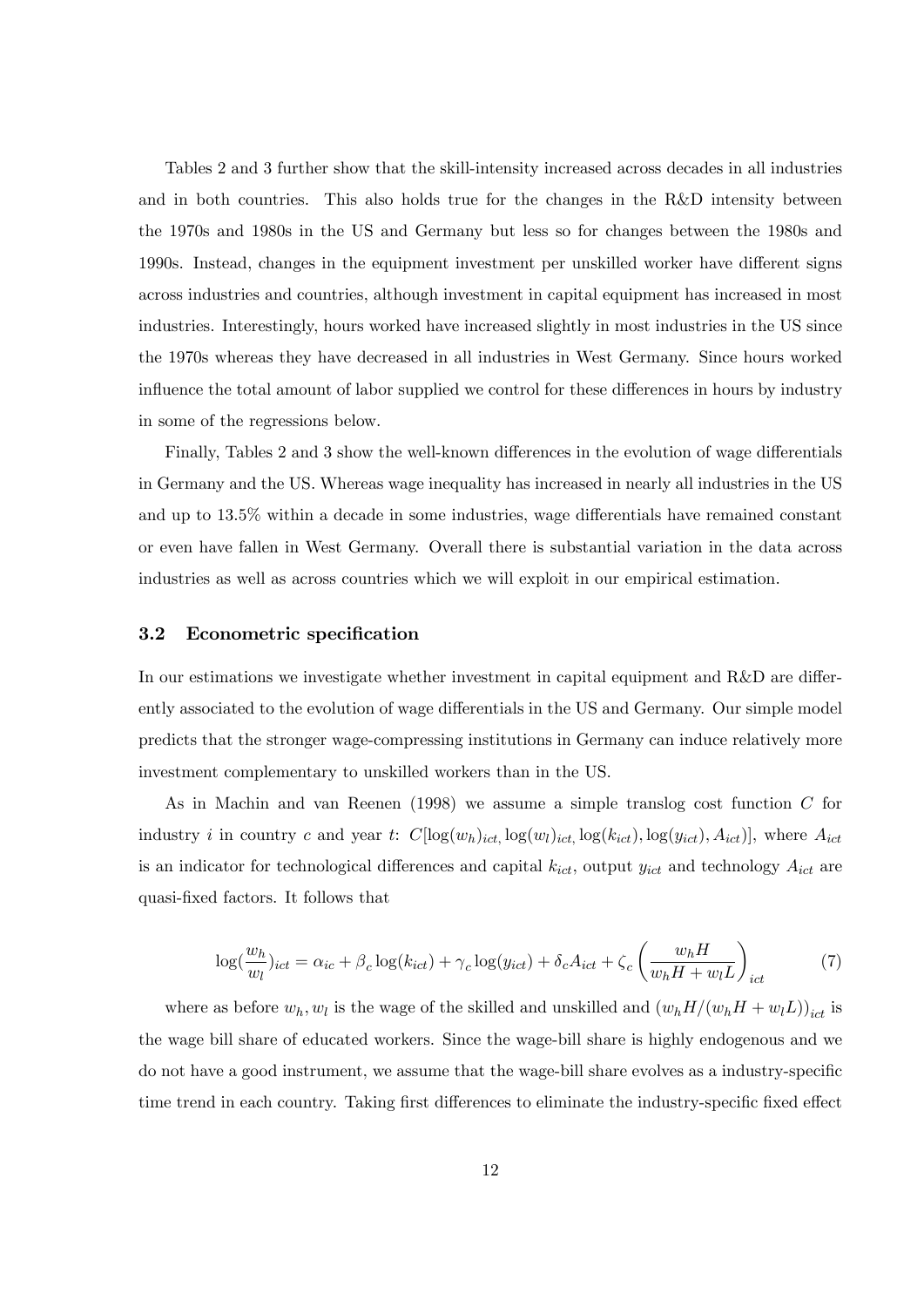$\alpha_{ic}$ , it follows that the wage differentials evolve according to

$$
\Delta \log(\frac{w_h}{w_l})_{ict} = \beta_c \Delta \log(k_{ict}) + \gamma_c \Delta \log(y_{ict}) + \delta_c \log(R \& D/y)_{ict} + \eta_c D_{ci} + u_{ict}.
$$
 (8)

This is the specification we will estimate where the changes in the wage-bill share of educated workers have been replaced by country-specific industry dummies  $\eta_c D_{ci}$  since the wage-bill share is highly endogenous.<sup>7</sup> Note that as in Machin and van Reenen  $(1998)$ , we proxy changes in technology by the ratio of R&D expenditure to value added. R&D is an imperfect measure since it is an input for technology changes but it has been shown to be strongly correlated with technological progress in a series of papers.

The hypothesis that wage-compressing labor market institutions in Germany induce investment in capital equipment or R&D which is more complementary to unskilled labor than in the US, corresponds to a test of

$$
\beta_{Ger} < \beta_{US}
$$
 and/or  $\delta_{Ger} < \delta_{US}$ 

in equation (8).

### 4 Results

Our estimation results for a specification as in equation  $(8)$  are summarized in Table 1. The estimations use the data of twelve manufacturing sectors for which both data on the equipment capital and R&D are available. To account for the different importance of industries in the economy, we weight each observation by the size of real value added in the respective industry (although this weighting does not affect the results much at all). Since measures of changes over time are typically more vulnerable to measurement error, we experiment with data on annual changes and changes of three-year averages.

Table 1 presents the estimation results for equation (8) for the US and West Germany, respectively. In columns  $(1)$  and  $(2)$  we present results of the simplest specification. In columns

<sup>&</sup>lt;sup>7</sup>Note that equation (8) is written as a pooled country regression. For presentation purposes we estimate it separately for each country. Furthermore, note that our specification allows for industry-specific time trends in the level equation (7). Allowing for an aggregate time trend in equation (8), leaves the coefficient of  $\Delta \log(k_{ict})$ unchanged and significant. If we allow for time dummies instead, the limited remaining sample variation implies that the coefficients of  $\Delta \log(k_{ict})$  and  $\log (R\&D/y)_{ict}$  are no longer significant.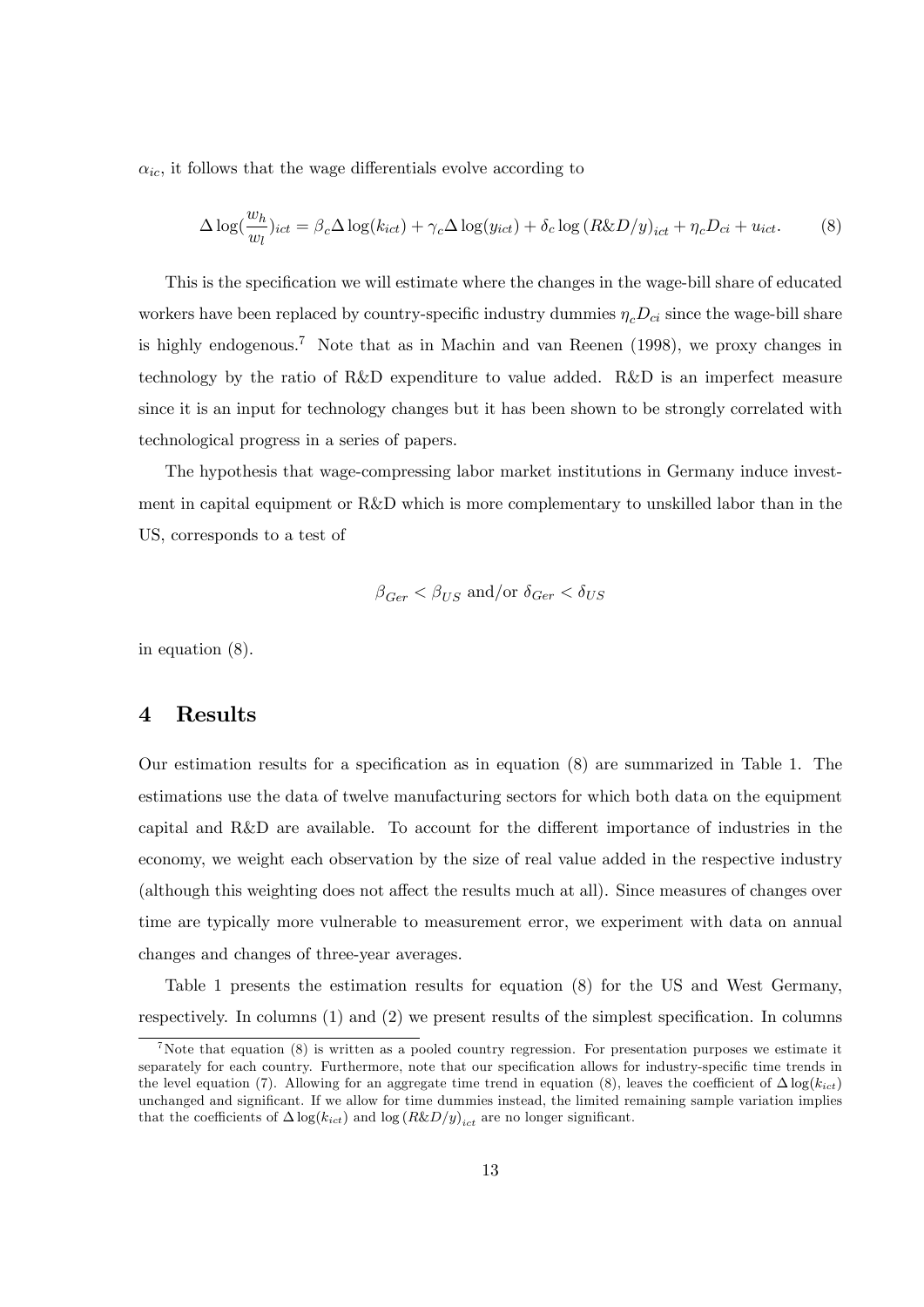|            |                                         | Dependent Variable: First-difference log(wh/wl) |              |                  |              |                       |              |  |  |
|------------|-----------------------------------------|-------------------------------------------------|--------------|------------------|--------------|-----------------------|--------------|--|--|
|            |                                         | Raw differential                                |              | Raw differential |              | Residual differential |              |  |  |
|            |                                         | <b>US</b>                                       | Germany      | <b>US</b>        | Germany      | <b>US</b>             | Germany      |  |  |
|            | <b>Independent Variables</b>            | (1)                                             | (2)          | (3)              | (4)          | (5)                   | (6)          |  |  |
|            |                                         |                                                 |              |                  |              |                       |              |  |  |
| One-year   | First difference log(equipment capital) | 0.089                                           | $-0.077$     | 0.05             | $-0.072$     | 0.13                  | $-0.083$     |  |  |
| changes    |                                         | (0.116)                                         | $(0.018)$ ** | (0.118)          | $(0.019)$ ** | (0.081)               | $(0.019)$ ** |  |  |
|            | $log(R&D/value$ added)                  | $-0.007$                                        | $-0.018$     | $-0.009$         | $-0.017$     | $-0.01$               | $-0.017$     |  |  |
|            |                                         | (0.012)                                         | $(0.004)$ ** | (0.012)          | $(0.004)$ ** | (0.009)               | $(0.004)$ ** |  |  |
|            | First difference log(real value added)  | $-0.032$                                        | 0.045        | $-0.04$          | 0.045        | $-0.023$              | 0.01         |  |  |
|            |                                         | (0.038)                                         | (0.034)      | (0.038)          | (0.035)      | (0.019)               | (0.034)      |  |  |
|            | First difference log(skill intensity)   |                                                 |              | $-0.086$         | $-0.416$     | $-0.092$              | $-0.578$     |  |  |
|            |                                         |                                                 |              | $(0.042)$ *      | $(0.164)$ *  | $(0.031)$ **          | $(0.168)$ ** |  |  |
|            | First difference log(hours)             |                                                 |              | $-0.071$         | $-0.055$     | 0.093                 | $-0.015$     |  |  |
|            |                                         |                                                 |              | (0.261)          | (0.12)       | (0.19)                | (0.12)       |  |  |
|            | <b>Observations</b>                     | 251                                             | 192          | 251              | 192          | 251                   | 192          |  |  |
| Changes of | First difference log(equipment capital) | 0.091                                           | $-0.069$     | 0.1              | $-0.062$     | 0.21                  | $-0.065$     |  |  |
| three-year |                                         | (0.049)                                         | $(0.014)$ ** | $(0.042)$ *      | $(0.014)$ ** | $(0.040)$ **          | $(0.016)$ ** |  |  |
| averages   | log(R&D / value added)                  | $-0.014$                                        | $-0.08$      | $-0.017$         | $-0.077$     | 0.001                 | $-0.059$     |  |  |
|            |                                         | (0.011)                                         | $(0.008)$ ** | (0.012)          | $(0.009)$ ** | (0.011)               | $(0.010)$ ** |  |  |
|            | First difference log(real value added)  | 0.007                                           | 0.026        | $-0.004$         | 0.024        | $-0.004$              | $-0.053$     |  |  |
|            |                                         | (0.01)                                          | (0.039)      | (0.01)           | (0.038)      | (0.009)               | (0.043)      |  |  |
|            | First difference log(skill intensity)   |                                                 |              | $-0.049$         | $-1.366$     | $-0.06$               | $-0.766$     |  |  |
|            |                                         |                                                 |              | (0.036)          | $(0.358)$ ** | (0.035)               | (0.497)      |  |  |
|            | First difference log(hours)             |                                                 |              | $-0.465$         | 0.258        | 0.023                 | 0.409        |  |  |
|            |                                         |                                                 |              | (0.285)          | $(0.131)*$   | (0.249)               | $(0.169)*$   |  |  |
|            | Observations                            | 84                                              | 60           | 84               | 60           | 84                    | 60           |  |  |
|            | <b>Industry Fixed Effects</b>           | Yes                                             | Yes          | Yes              | Yes          | Yes                   | Yes          |  |  |
|            | <b>Year Dummies</b>                     | No                                              | No           | No               | No           | No                    | No           |  |  |
|            | Number of Industries                    | 12                                              | 12           | 12               | 12           | 12                    | 12           |  |  |

Notes: Estimated with generalized least squares accounting for industry-level heteroscedasticity and weighted by real value-added in each industry. Each estimation includes a constant. Standard errors in parentheses. \*: 5% significance level; \*\*: 1% significance level. The residual wage differential is obtained by regressing log wages on education and experience, experience squared, gender and their interactions for each industry and year in the CPS and IAB data, respectively. We then keep the coefficients of the education dummy as a measure of the residual education wage differential after controlling for the other variables. We use the inverse of the standard errors to weight each obtained estimate. The twelve industries are Wood, Stone and Clay, Primary Metals, Machinery, Electrical Machinery, Transport Equipment, Professional Goods, Food and Tobacco, Textiles, Paper and Printing, Chemicals and Petroleum, Plastic and Leather. See the Data Appendix for further details.

Table 1: Estimation results for changes in the wage differential as a function of changes in capital equipment and R&D intensity with additional controls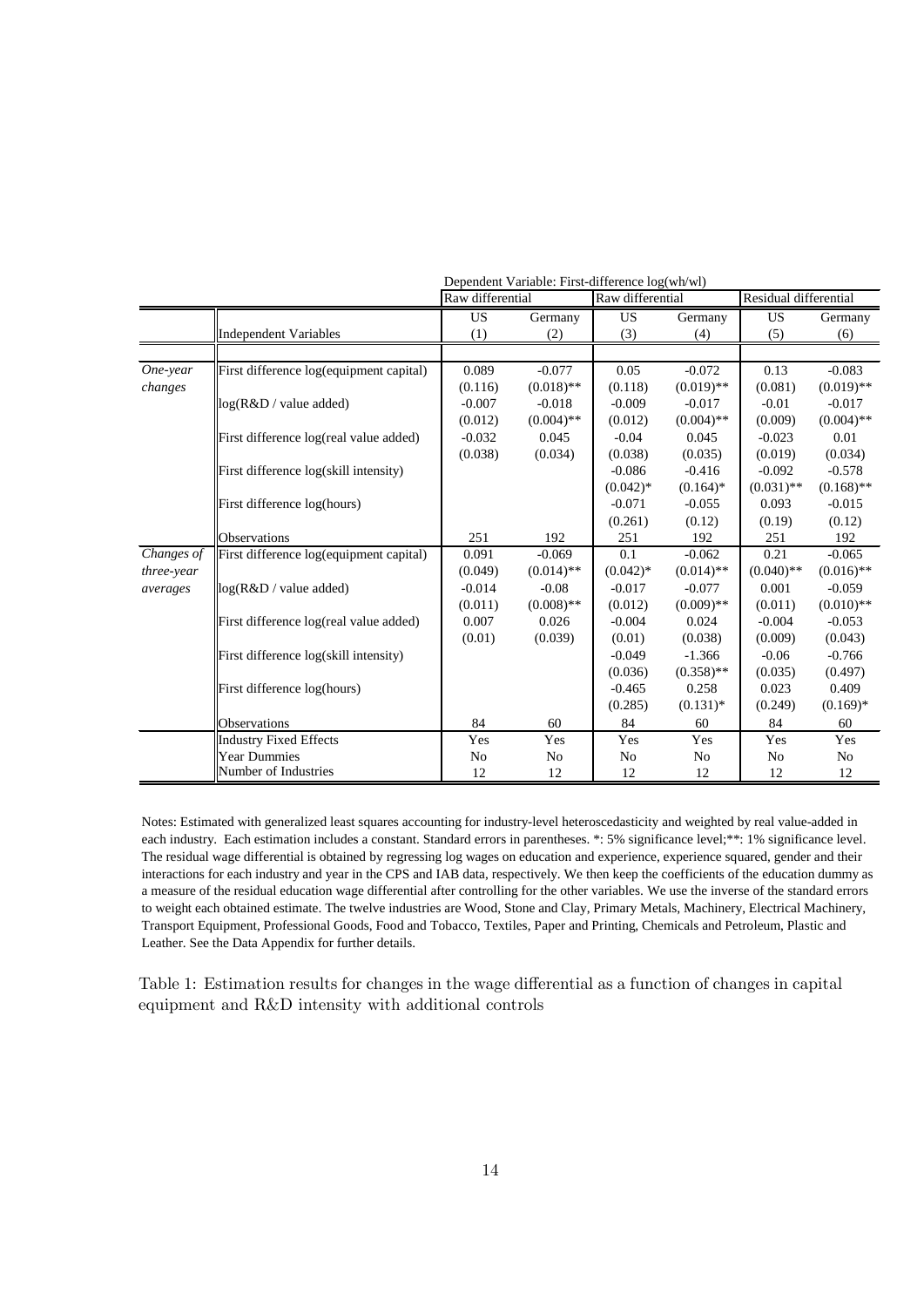(3) and (4) we add the skill intensity and hours worked as further controls. Finally, in columns  $(5)$  and  $(6)$  we use the residual wage differential after controlling for observable heterogeneity across industries such as gender and experience.

The results in Table 1 show that a 1 percentage-point (pp) increase in the change of capital equipment or a 1 percent increase in R&D in West Germany is associated with a 0.07-0.08 pp or  $0.02$  pp decrease in the change of the wage differential, respectively. The corresponding numbers for changes of the three-year averages are 0.06-0.07 pp and 0.06-0.08 pp for capital equipment and R&D, respectively. For the US we only find significant effects in the regressions using changes of three-year averages: in this case a 1 percentage-point (pp) increase in the change of capital equipment implies a  $0.1$ - $0.2$  pp increase in the change of the wage differential (see columns 3 and 5).

As for the additional controls, not surprisingly a higher skill-intensity is negatively associated with a change in the wage differential. If the skill-intensity increases by 1 pp, the change of the wage differential is  $0.086$  pp smaller in the US and  $0.416$  pp smaller in Germany (in the estimations based on annual changes). Changes in hours worked are not significant but for the estimation with changes of three-year averages in Germany. The positive coefficient implies that industries with stronger working-time reductions in Germany also have less growth in wage differentials. This correlation might be spurious if union power changed over time and relatively stronger unions decreased working time on the one hand and further compressed wages on the other hand.

The results in Table 1 suggest that capital investment and R&D are positively associated with wage differentials in the US, if anything, whereas the association is negative for West Germany. Although the coefficients are not always estimated precisely enough to allow us to formally reject the hypothesis that the coefficients are the same in the US and Germany at standard significance levels, our evidence suggests that capital equipment is more complementary to unskilled workers in Germany than in the US. Consistently with our hypothesis we find that the point estimates  $\beta_{Ger} < \beta_{US}$  and  $\delta_{Ger} < \delta_{US}.$ 

The theory suggests further that a change of capital equipment or  $R&D$  is more negatively associated with the evolution of the wage differential in industries in which the initial wage differential was more compressed. Interacting  $\Delta \log(k_{it})$  and  $\log (R\&D/y)_{it}$  with  $(w_h/w_l)_{i,1975}$ , we find evidence for such an effect in West Germany but only significantly so for R&D.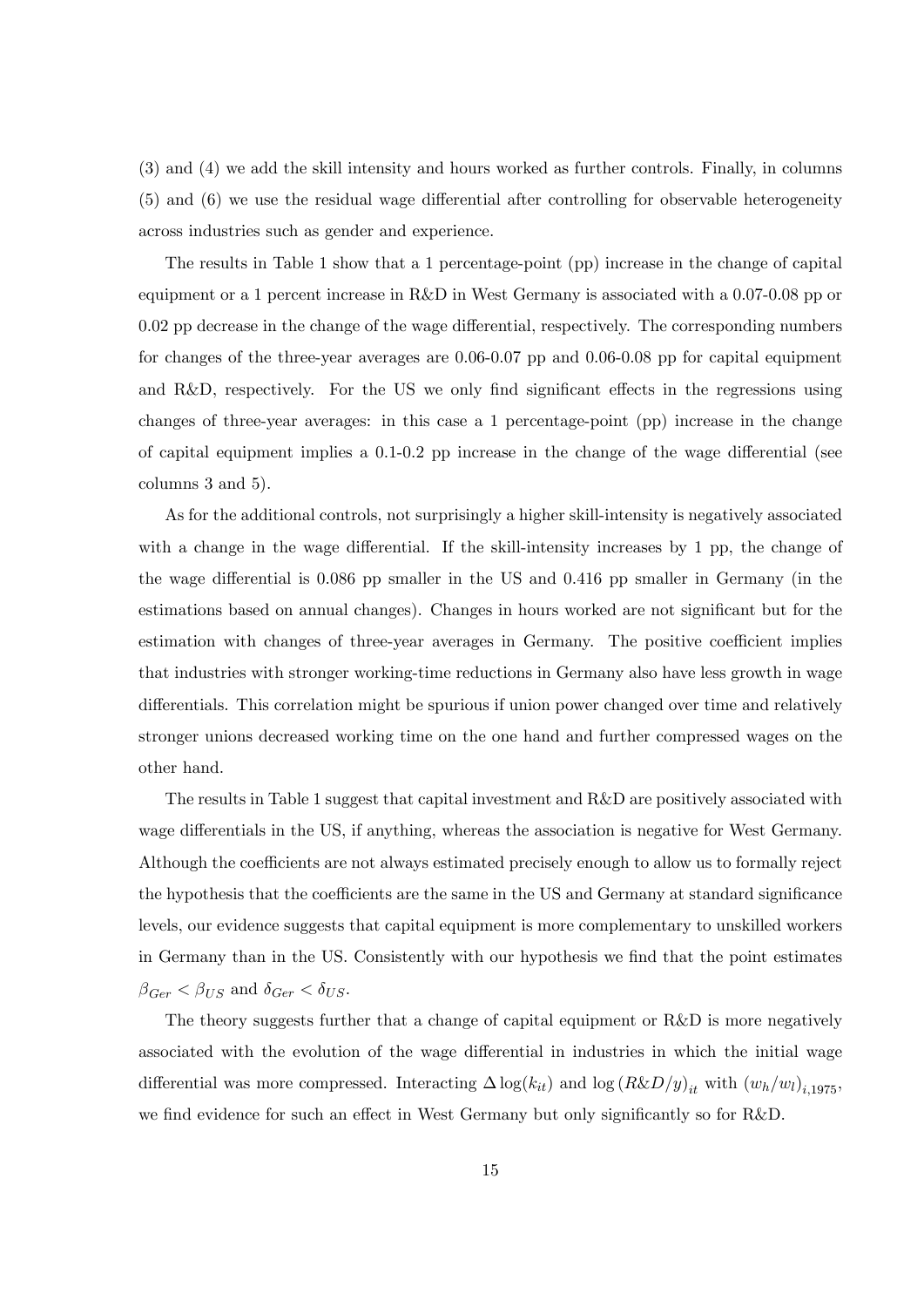One further indication that capital equipment in West Germany might have been more complementary to unskilled labor is that the results vanish if we use the series on office machinery and computers for Germany constructed by Falk and Koebel (2004): the coefficient of  $\Delta \log(k_{ict})$ and the corresponding standard error changes to  $-0.005$  (0.015) in the specification for annual changes in Table 1, column  $(4)$ . Arguably, office machinery and computers are more complementary to skilled workers and thus we should be less likely to find differences between Germany and the US.<sup>8</sup>

To gauge the quantitative impact of capital investment and  $R&D$  on wage differentials in West Germany, we use the fitted values of the wage differential obtained from the specification for annual changes in Table 1, column  $(4)$ . We then also compute the fitted values holding capital equipment and  $R&D$  constant at their initial level in 1975. Comparing the differences in the fitted wage differential at the beginning of the 1990s, we find that the wage differential would have been about 13% higher in industries such as chemicals and petroleum, food and tobacco or machinery, if capital equipment and R&D had remained constant at their level of 1975 in West Germany.

#### 4.1 Robustness

We check the robustness of our results with respect to the chosen deflator of capital equipment. Deflating the West German series with the US prices for capital equipment leaves the results nearly unchanged: the coefficient of  $\Delta \log(k_{ict})$  and the corresponding standard error changes to  $-0.065$  (0.021) in the specification for annual changes in Table 1, column (4). Moreover, it is important to note that none of our significant coefficient estimates depends on a specific industry. All coefficients remain robust if we drop one industry at a time.

Finally, we improve our measure of the wage differential exploiting the information in the CPS and IAB to control for differences in observables such as gender and experience across industries. The residual wage differential is obtained by regressing log wages on a dummy for at least some college education controlling for experience, experience squared, gender and their interactions. The regression is run for each industry and year in the CPS and IAB data, respectively. We then keep the coefficients of the education dummy as a measure of the residual

<sup>&</sup>lt;sup>8</sup> Since the series on office machinery and computers also reduces our sample size by two years and one industry, we adjust the sample of our previous regressions to check that the change of the coefficient estimate is not due to the different sample.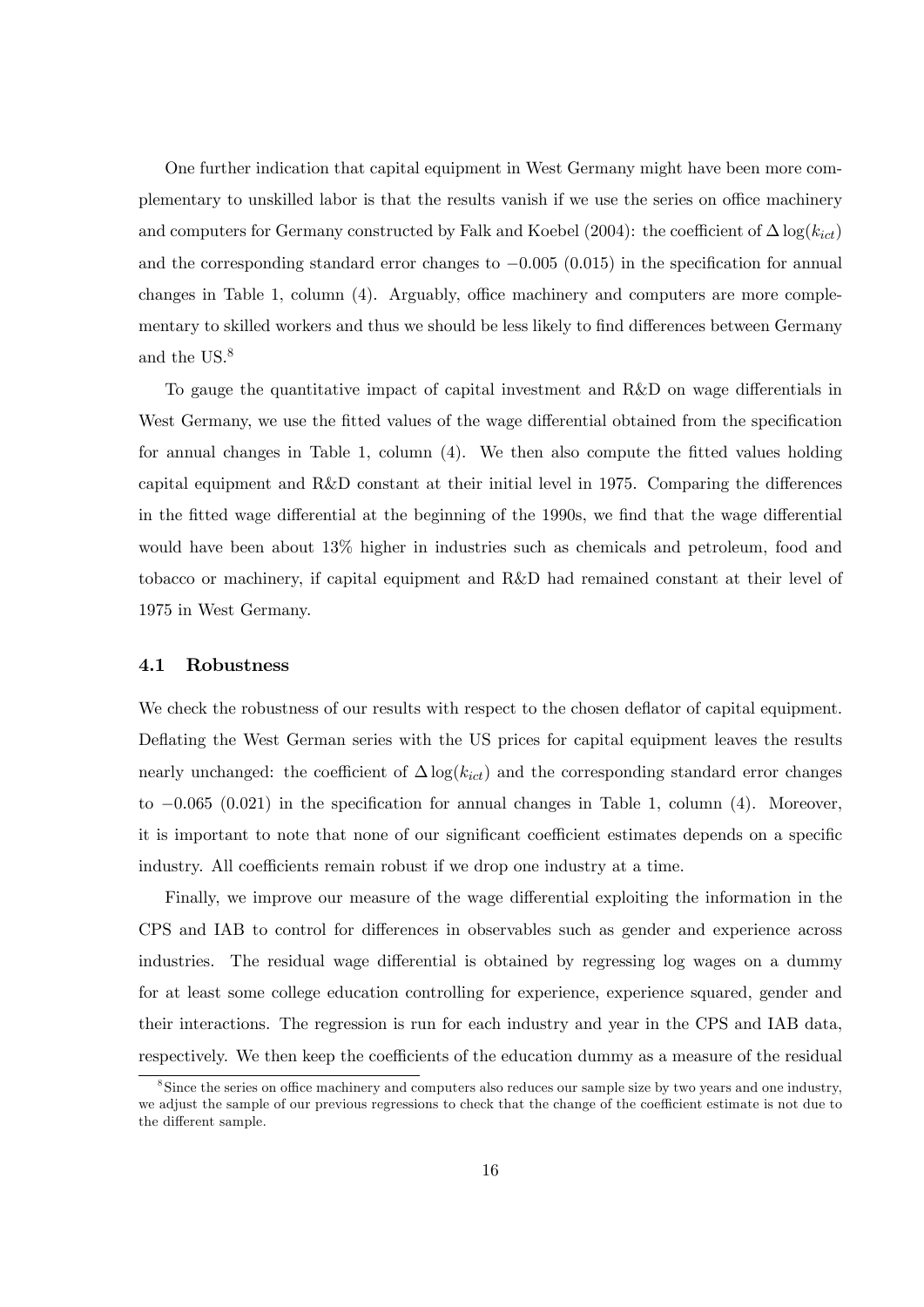education wage differential. We use the inverse of the standard errors to weight each obtained estimate. Columns (5) and (6) in Table 1 show that the results for the variables of interest remain qualitatively unchanged if we control for some observed worker heterogeneity across industries. Quantitatively the results become even stronger.

Of course, the data we have do not allow us to interpret the different coefficient estimates as causal.<sup>9</sup> For example, if R&D and investment in equipment increased for other reasons and labor market institutions compressed wages in Germany but not in the US, we would get the same qualitative pattern of the estimates. However, in absence of plausible instruments the industry-specific time trends will also capture the heterogenous effect of institution across industries.

Some firm-level evidence In order to get further insights on whether our hypothesis is plausible, we use firm-level data for the US to measure more precisely  $R&D$ , capital investment and value-added. Unfortunately the Compustat Germany is only available for 1992-2001 with scarce information on R&D and capital investment so that we cannot use this dataset to compare results with our West-German sample 1975-1991.

We use the Compustat dataset for the US as described in Hall et al. (2000). We include all firms in the manufacturing sector between 1973 and 1995 according to the industry classification in Table 4. This results in a large unbalanced panel of approximately 3,000 firms which are all publicly traded on the NYSE. The total number of observations is 22,784 where each firm on average stays in the panel for 7.5 years and has 8,800 employees.

The Compustat dataset contains firm-level information on R&D expenditure, net sales and the current value of capital equipment (net of depreciation). We construct the R&D intensity as  $R&D$  expenditure over sales and the percentage change of capital equipment as the first difference of the log net capital equipment deáated by the industry-level price of capital equipment. We use sales net of operating costs at the firm level instead of the previously used value-added at the industry level. Net sales are deflated with the industry-specific price of value added. Since there is no information on wages by education and workforce skills in the Compustat, we merge in the respective industry-level data for the US.

<sup>&</sup>lt;sup>9</sup>We experimented with using public R&D expenditure as instrument for private R&D. Unfortunately, the industry data on public R&D provided by the OECD are very noisy. Although the correlation between both R&D measures is significant at the 5% level in the first stage, the standard errors in the second-stage regression increase so that we do not find any significant results.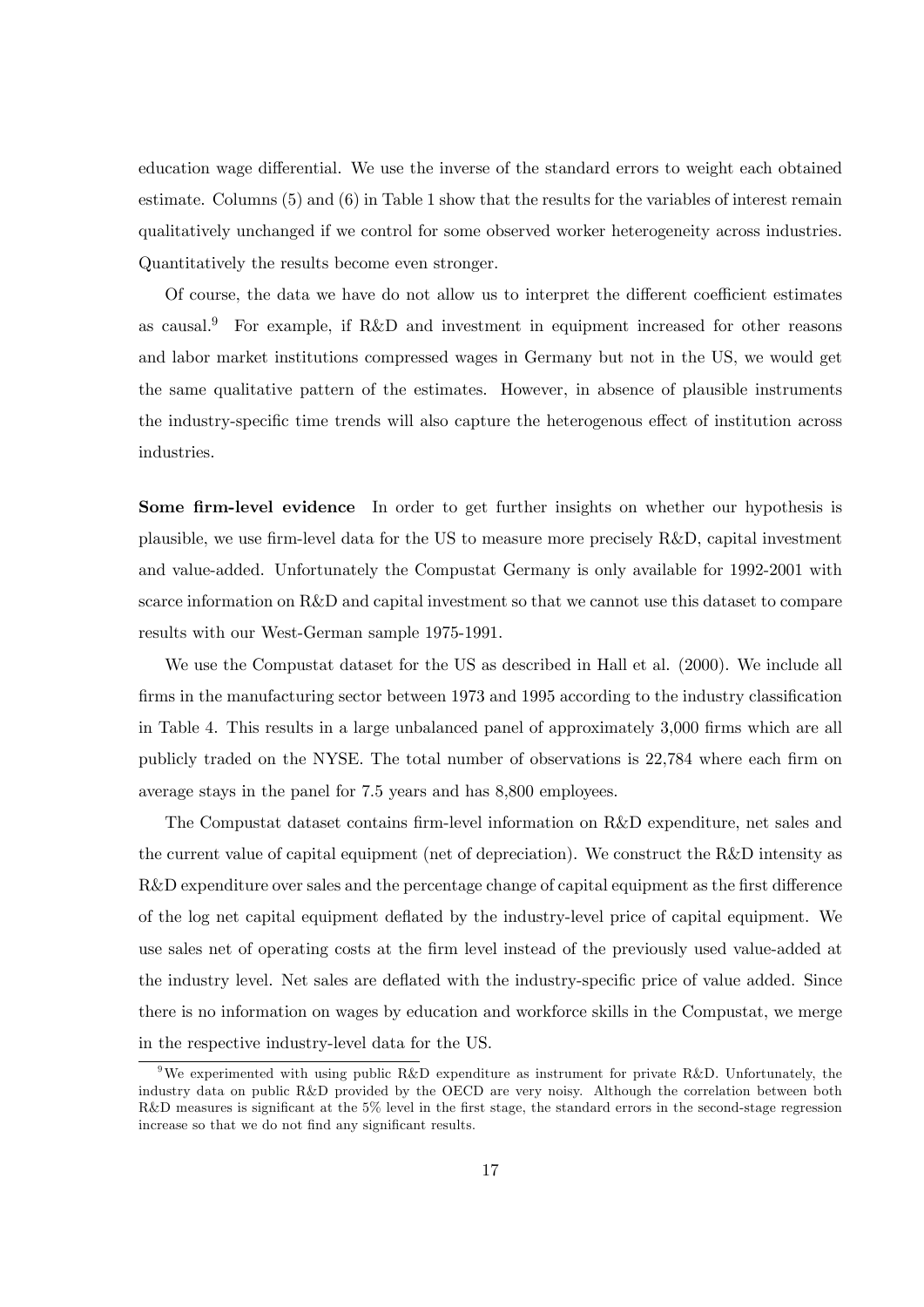We estimate specifications as in Table 1, column  $(5)$ . The results (which are not reported) remain qualitatively the same compared with the previous industry level regressions for the US. Thus, the results in Table 1 are robust to using different measures for capital equipment and  $R&D$  expenditures at the firm level. This result is robust if we only keep firms which are present in the whole sample period (the balanced panel) or if we include also those firms entering and exiting (the unbalanced panel).

### 5 Conclusion

Investment in capital equipment and  $R\&D$  may affect the evolution of the wage differential between skilled and unskilled workers because of labor market institutions. In Germany where labor market institutions raise the relative wage of unskilled workers, firms tend to invest relatively more into capital equipment and R&D complementary to unskilled workers. Instead, in the US where wage-compressing institutions are weaker, Örms invest more in high-skilled workers.

This mechanism is borne out in a model with imperfections in the product market. In such a framework Örms have incentives to recover the rents accruing to unskilled workers because of wage compression. Initial wage compression induces innovation incentives to increase the productivity of unskilled labor and thus affects the evolution of the wage differential.

We construct an industry panel for West Germany and the US between the 1970s to 1990s merging industry-level data on capital equipment, value added and R&D to data on skill intensity and the wage differential from micro datasets. We find evidence that changes in capital equipment and  $R&D$  are negatively associated with changes in the wage differential in West Germany while the relationship is positive for changes in capital equipment in the US but mostly insignificant. Our estimates imply that changes in capital equipment and R&D in Germany in the 1980s are associated with a reduction in the wage differential of about  $13\%$  in important manufacturing industries such as chemicals and petroleum, food and tobacco or machinery.

This evidence suggests that labor market institutions may affect wage differentials through the investment behavior of firms. Clearly, more detailed firm-level data is needed to shed further light on the mechanism of how and why firms invest in unskilled workers in countries with stronger wage-compressing institutions. Finally, although wage compression might induce firms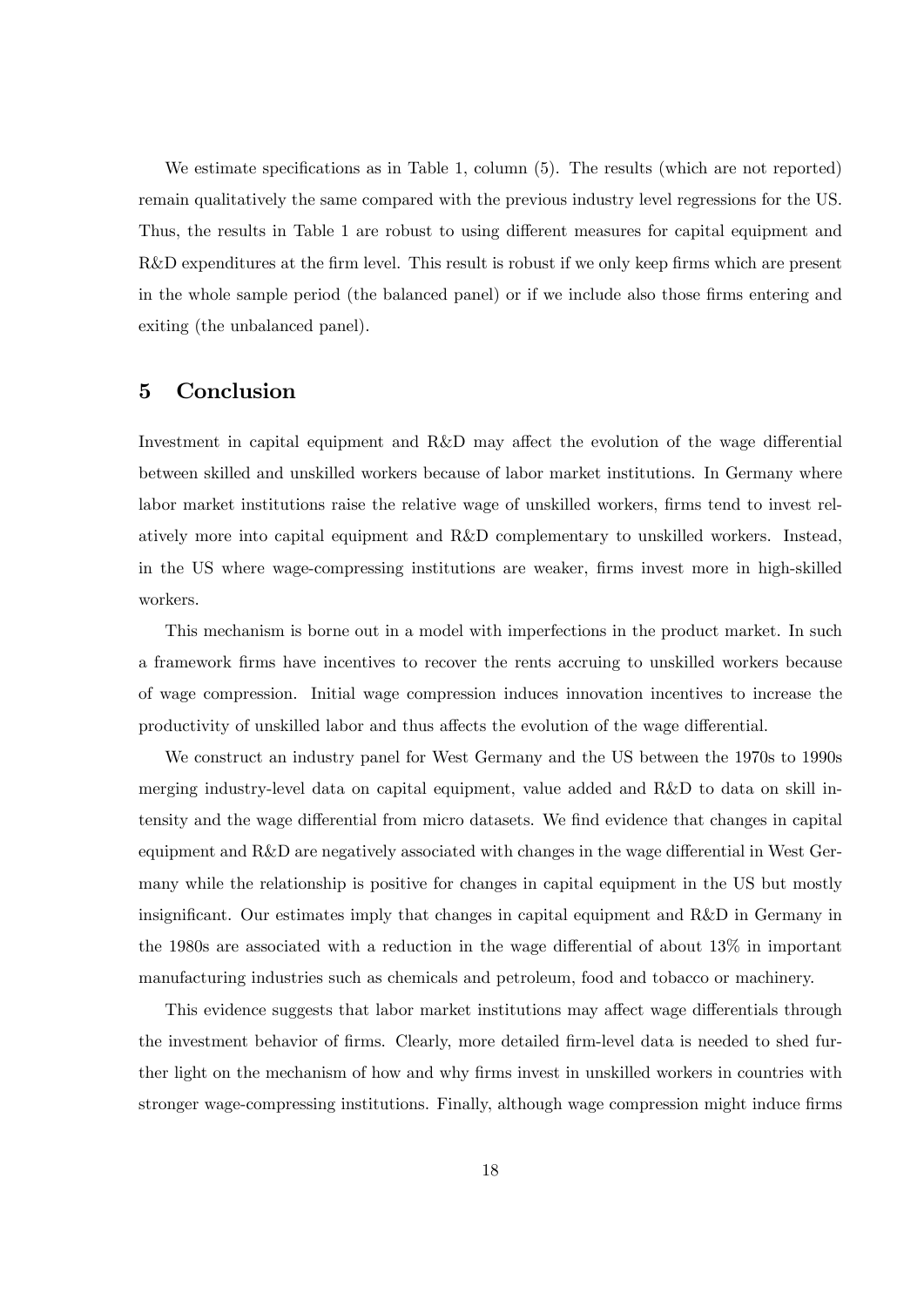to increase the productivity of employed unskilled workers if wages are compressed by institutions, we have neglected the possible adverse employment effects for this group of workers.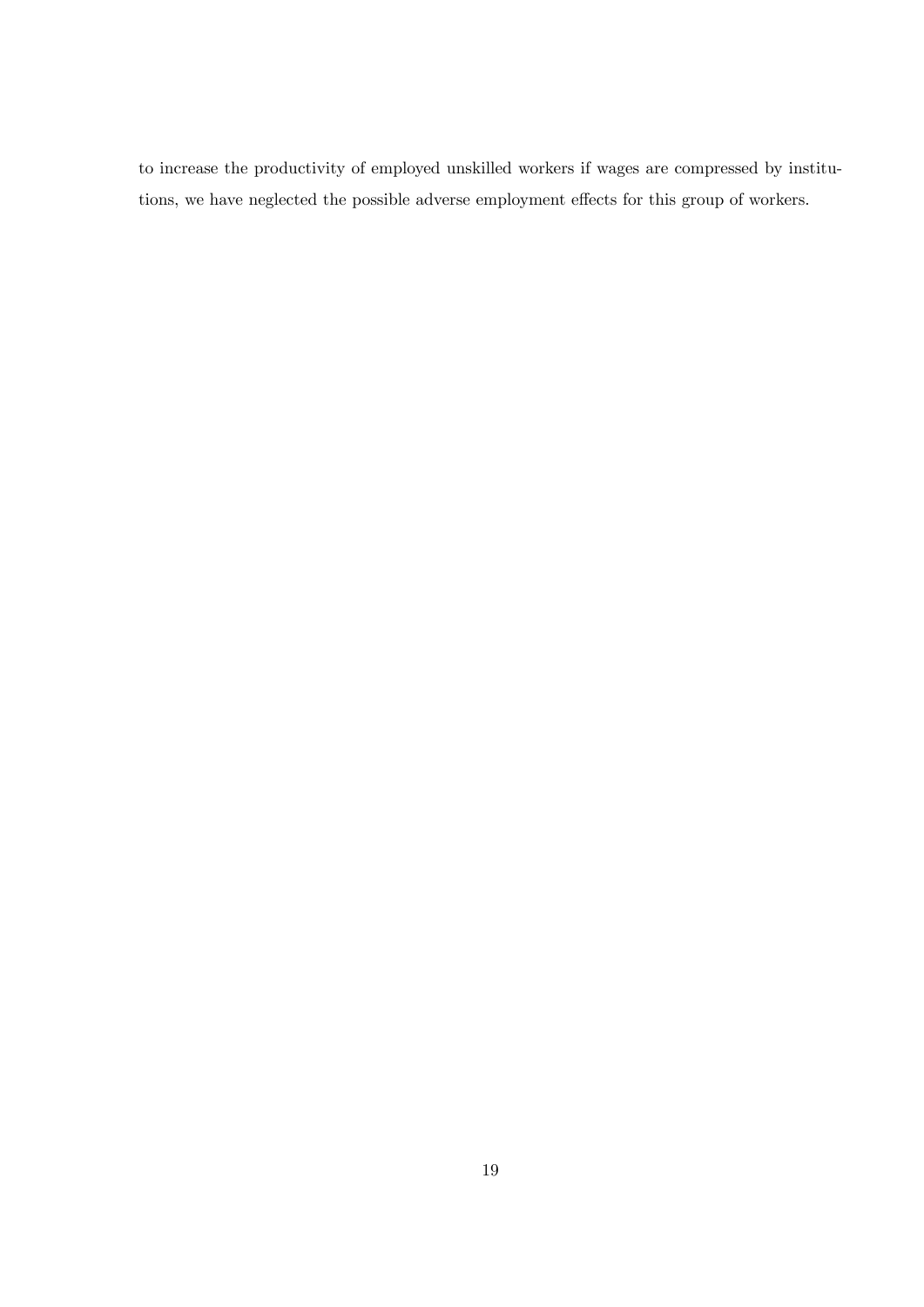## References

- [1] Abraham, Kathrine and Susanne Houseman (1995): "Earnings Inequality in Germany", in: Differences and Changes in Wage Structures, Freeman, Richard B. and Lawrence F. Katz (eds.), The University of Chicago Press, Chicago.
- [2] Acemoglu, Daron (2003a): "Patterns of Skill-Premia", Review of Economic Studies, vol. 70, 199-230.
- [3] Acemoglu, Daron (2003b): "Cross-Country Inequality Trends", *Economic Journal*, vol. 113, F121-49.
- [4] Acemoglu, Daron and Jörn-Steffen Pischke (1999): "The Structure of Wages and Investment in General Training", Journal of Political Economy, vol. 107, 539-72.
- [5] Aghion, Philippe, Christopher Harris, Peter Howitt and John Vickers (2001): "Competition, Imitation and Growth with Step-by-Step Innovation", Review of Economic Studies, vol. 68, 467-92.
- [6] van Ark, Bart, Robert Inklaar and Robert H. McGuckin (2003): "ICT and Productivity in Europe and the United States: Where Do the Differences Come From?", CESifo Economic Studies, vol. 49, 295-318.
- [7] Beaudry, Paul and David A. Green (2003): "Wages and Employment in the United States and Germany: What Explains the Difference", American Economic Review, vol. 93, 573-602.
- [8] Berman, Eli, John Bound and Stephen Machin (1998): "Implications of Skill-Biased Technological Change: International Evidence", Quarterly Journal of Economics, vol. 113, 1245-79.
- [9] Bernard, Andrew B. and Charles I. Jones (1996): "Comparing Apples to Oranges: Productivity Convergence and Measurement Across Industries and Countries", American Economic Review, vol. 86, 1216-38.
- [10] Blanchard, Olivier (1997): "The Medium Run", *Brookings Papers of Economic Activity*, vol. 2, 89-157.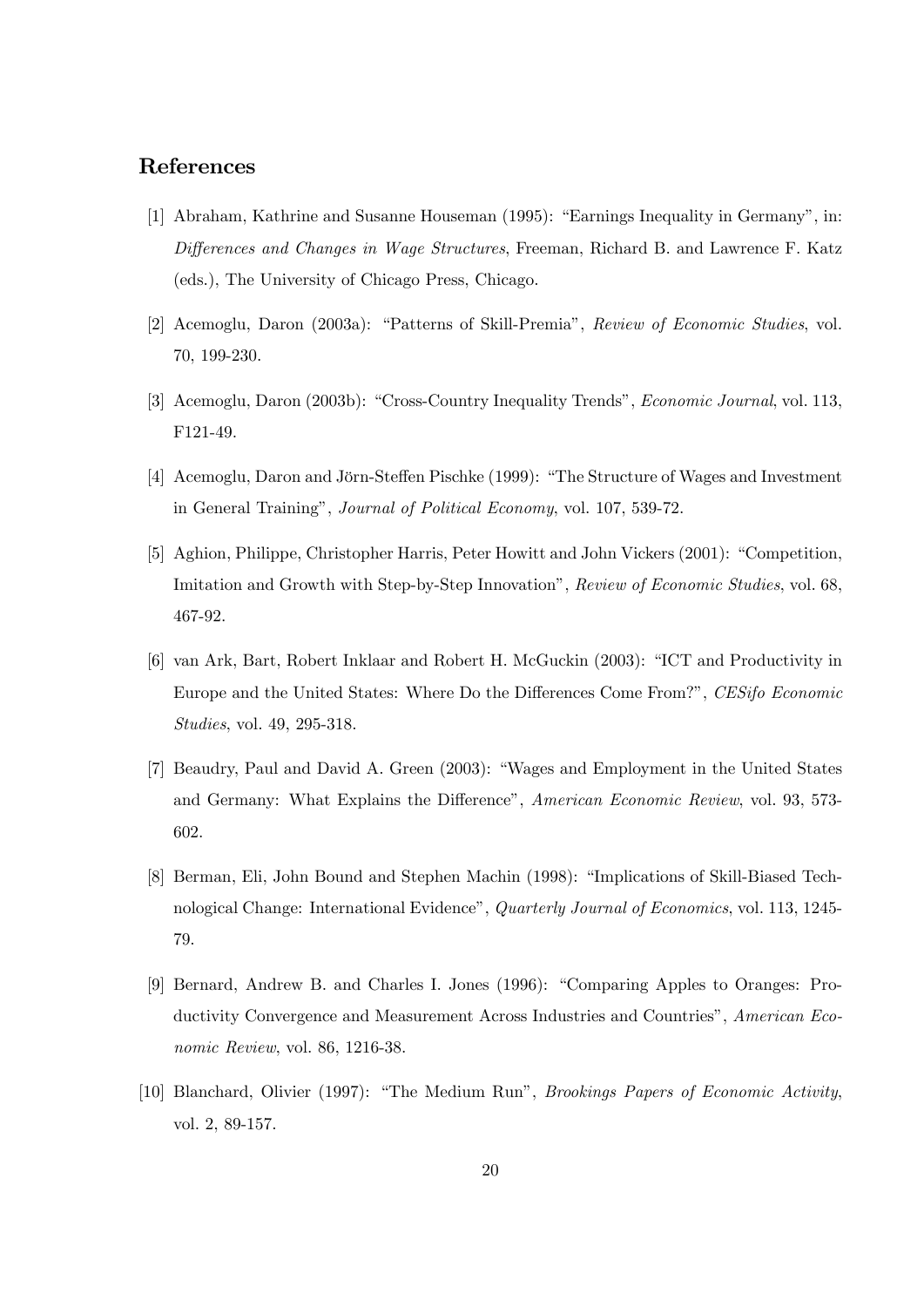- [11] Blau, Francine D. and Lawrence M. Kahn (1996): "International Differences in Male Wage Inequality: institutions versus market forces", Journal of Political Economy, vol. 104, 791-837.
- [12] Caballero, Ricardo J. and Mohamad L. Hammour (1998): "The Macroeconomics of Specificity", Journal of Political Economy, vol. 106, 724-67.
- [13] Falk, Martin and Bertrand Koebel (2004): "The Impact of Office Machinery, and Computer Capital on the Demand for Heterogeneous Labour", Labour Economics, vol. 11, 99-117.
- [14] Hall, Browyn H., Adam Jaffe and Manuel Trajtenberg (2000): "Market Value and Patent Citations: a first look", NBER Working Paper No. 7741.
- [15] Koeniger, Winfried (2005): "Openness, Innovations and Cross-Country Productivity Differencesî, IZA, mimeo; previous version circulated as IZA DP No. 454.
- [16] Koeniger, Winfried, Marco Leonardi, and Luca Nunziata (2004): "Labour Market Institutions and Wage Inequality", IZA Discussion Paper No. 1291.
- [17] Krusell, Per, Lee E. Ohanian, Jose-Victor Rios-Rull and Giovanni L. Violante (2000): "Capital-Skill Complementarity and Inequality: A Macroeconomic Analysis", Econometrica, vol. 68, 1029-53.
- [18] Machin, Stephen and John van Reenen (1998): "Technology and Changes in Skill Structure: Evidence from Seven OECD Countries", Quarterly Journal of Economics, vol. 113, 1215-44.
- [19] Pischke, Jörn-Steffen (2005): "Labor Market Institutions, Wages and Investment: Review and Implications", CESifo Economic Studies, vol. 51, 47-75.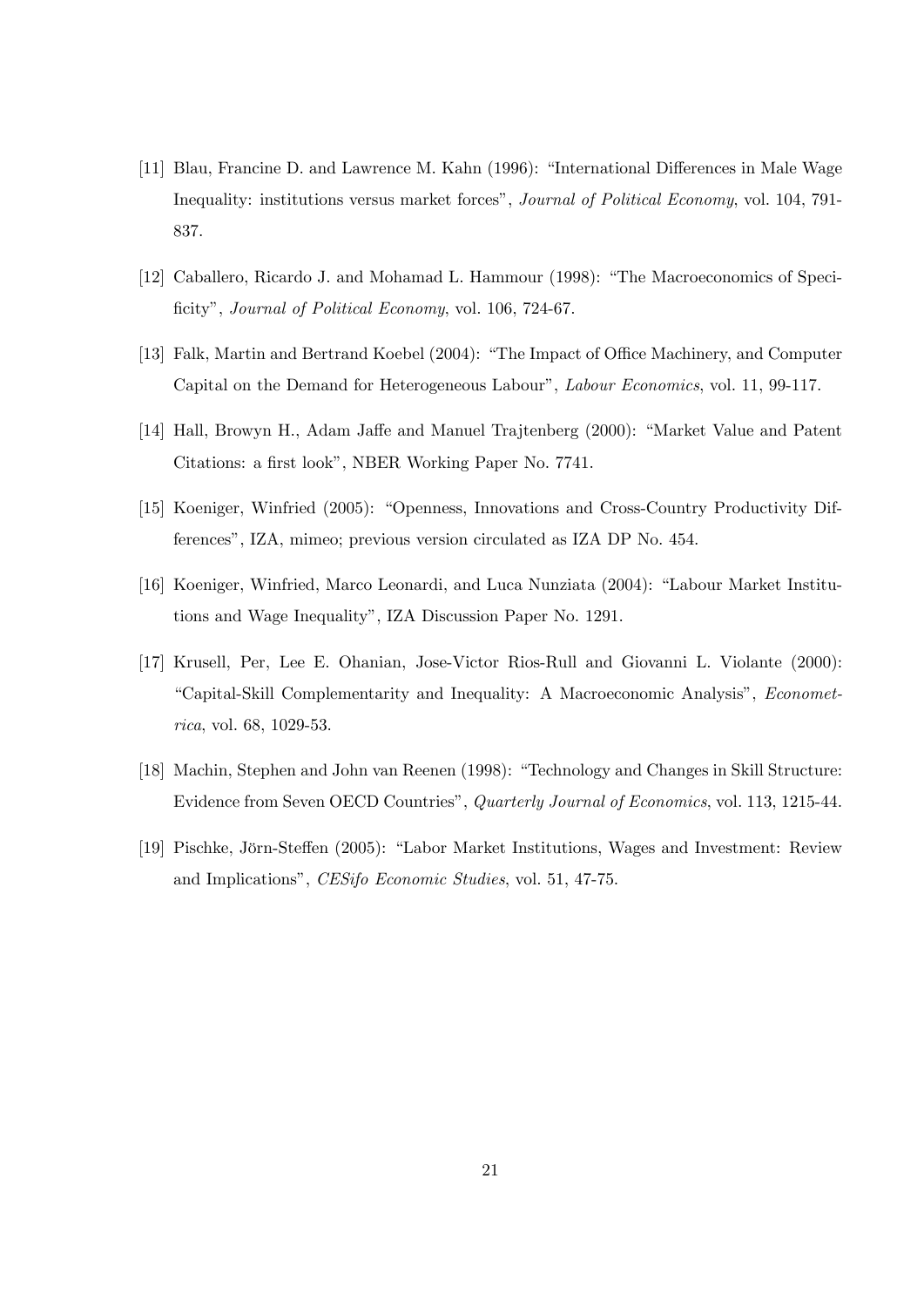#### Appendix A: Background material for the model

#### I. Further background material on the Önal-good sector

First let us determine the demand for the capital good. The parametrization of the production functions implies that each subsector spends

$$
\Lambda_j \equiv \mathbf{p}_j K_n = P_j/2
$$

on the capital good per unit of output. We assume that in each industry the capital goods are produced by two firms in the intermediate-good sector (specifically for one final-good subsector  $j$  in the industry  $i)$ . Both capital goods are imperfect substitutes in the production of the final good so that the composite intermediate good  $K_n$ ,  $n = h, l$ , is given by

$$
K_n \equiv \phi_j(k_j^*, k_j) = \left(\left(k_j^*\right)^{\alpha_j} + k_j^{\alpha_j}\right)^{\frac{1}{\alpha_j}},
$$

where  $\alpha_j \in (0, 1)$ ,  $j = 1, 2$ , and  $k_j^*$  and  $k_j$  is the capital good produced by each of the two firms in industry  $j$ , respectively. The problem's structure allows two-stage budgeting so that minimizing cost  $p_j^* k_j^* + p_j k_j$  s.t.  $\phi_j(\cdot)$  results in the factor demand

$$
k_j = \frac{p_j^{\frac{1}{\alpha_j - 1}}}{p_j^{\frac{\alpha_j}{\alpha_j - 1}} + \left(p_j^*\right)^{\frac{\alpha_j}{\alpha_j - 1}}}\Lambda_j\tag{A1}
$$

and

$$
k_j^* = \frac{\left(p_j^*\right)^{\frac{1}{\alpha_j - 1}}}{p_j^{\frac{\alpha_j}{\alpha_j - 1}} + \left(p_j^*\right)^{\frac{\alpha_j}{\alpha_j - 1}}}\Lambda_j,\tag{A2}
$$

 $j = 1, 2$ , where  $p_j^*$  and  $p_j$  denote the price of the capital good produced by the two firms for the subsector  $j$ , respectively, and

$$
\mathbf{p}_{j} = \left[ (p_{j})^{\frac{\alpha_{j}}{\alpha_{j}-1}} + (p_{j}^{*})^{\frac{\alpha_{j}}{\alpha_{j}-1}} \right]^{\frac{\alpha_{j}-1}{\alpha_{j}}} \tag{A3}
$$

is the price index of the capital good for final-good subsector  $j$ .

#### II. Capital-good production

In this section we characterize the intermediate capital-good production in more detail to show how prices  $p_i$  and profits are determined (the intermediate good's market and R&D activity is modelled very similarly to Aghion et al., 2001). In both intermediate-good markets two firms engage in an infinitely repeated duopoly game in which they perform  $R\&D$  to increase efficiency of production and then set prices in Bertrand competition. We first characterize production of the capital good before we analyze how innovation effort is determined.

To simplify the analysis considerably, we assume that the capital good is produced with resources that are supplied fully elastically on the world market. The production function is assumed to have constant returns. The cost of every production unit  $\rho_j$  varies according to how many resources are necessary to produce the intermediate good.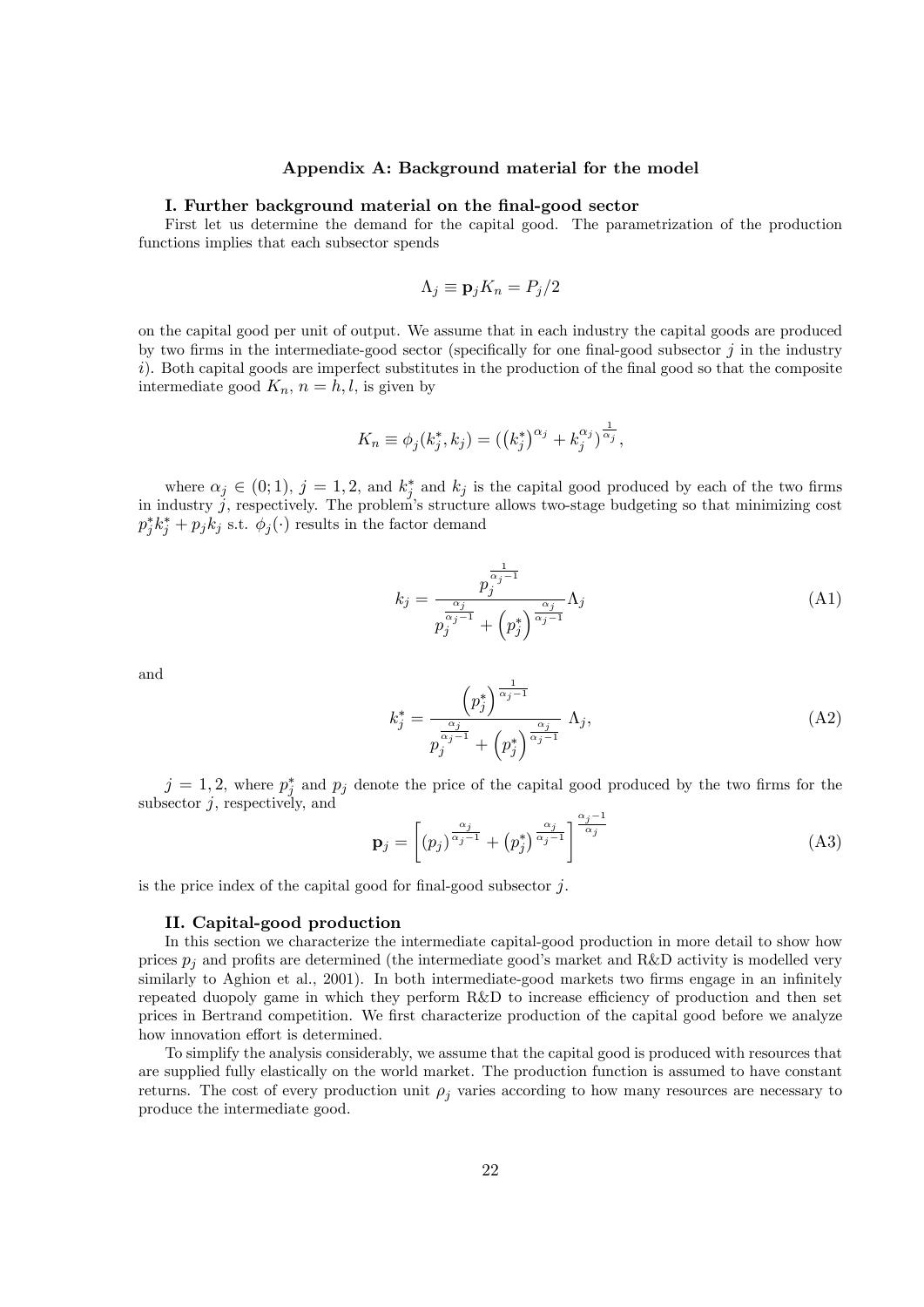We now derive revenues, prices and profits for firms producing for final-good subsector  $j$  (the results for the other subsector are symmetric). Using equations  $(A1)$  and  $(A2)$ , total revenue of each firm,  $\lambda_j \equiv p_j x_j$ , can be written as  $\alpha_i$ 

$$
\widetilde{\lambda}_{j} = \frac{p_{j}^{\frac{-\gamma}{\alpha_{j}-1}}}{p_{j}^{\frac{\alpha_{j}}{\alpha_{j}-1}} + \left(p_{j}^{*}\right)^{\frac{\alpha_{j}}{\alpha_{j}-1}}}\Lambda_{j} , \qquad (A4)
$$

where  $\tilde{\lambda}_j + \tilde{\lambda}_j^* = \Lambda_j$  and the asterisk denotes the respective other firm. Defining the fraction of revenues

$$
\lambda_j \equiv \frac{\lambda_j}{\Lambda_j} \,,\tag{A5}
$$

with  $\lambda_j + \lambda_j^* = 1$ , and assuming that firms in the intermediate-good sector compete in prices, the elasticity of demand (defined as a positive number) for the intermediate good is

$$
\eta_j = \frac{1 - \alpha_j \lambda_j}{1 - \alpha_j} \,. \tag{A6}
$$

Note that the price setting of firms does not influence the total expenditure for the intermediate good in the Önal-good subsector because the elasticity of demand in the Önal-good sector is unity.

Equation  $(A6)$  implies that the revenue-maximizing price at which a capital-good firm sells to the final-good subsector  $\dot{\mathbf{j}}$  is

$$
p_j = \frac{\eta_j}{\eta_j - 1} \rho_j = \frac{1 - \alpha_j \lambda_j}{\alpha_j (1 - \lambda_j)} \rho_j
$$
 (A7)

and profits are

$$
\pi_j = \frac{\tilde{\lambda}_j}{\eta_j} = \frac{\lambda_j (1 - \alpha_j)}{(1 - \alpha_j \lambda_j)} \Lambda_j , \qquad (A8)
$$

where we use equations  $(A5)$  and  $(A6)$  for the second equality.

Equations (A5), (A7) and (A8) can be used to solve for unique equilibrium prices, revenues and profits in the two capital-good firms which depend on the relative cost (see Appendix A IV below for the derivations)

$$
z_j \equiv \frac{\rho_j}{\rho_j^*}.\tag{A9}
$$

For later reference it is interesting to note that equilibrium profits of firms negatively depend on the relative cost  $z_i$ . The absolute cost level does not matter for profits since the demand for the intermediate good is unit-elastic (the production functions in the final-good sectors are Cobb-Douglas). Moreover,

$$
\lim_{z_i \to 0} \pi_i(z_i) = \Lambda_i .
$$

If one firm is not competitive at all, the other firm's profit equals total revenue. In this case the firm sells the intermediate good at a finite but very high price and extracts all revenues at infinitesimal cost.

#### III. R&D

Both firms in each intermediate-good market engage in an infinitely repeated duopoly game in which they perform R&D and then set prices in Bertrand competition. Innovations are step-by-step: a tech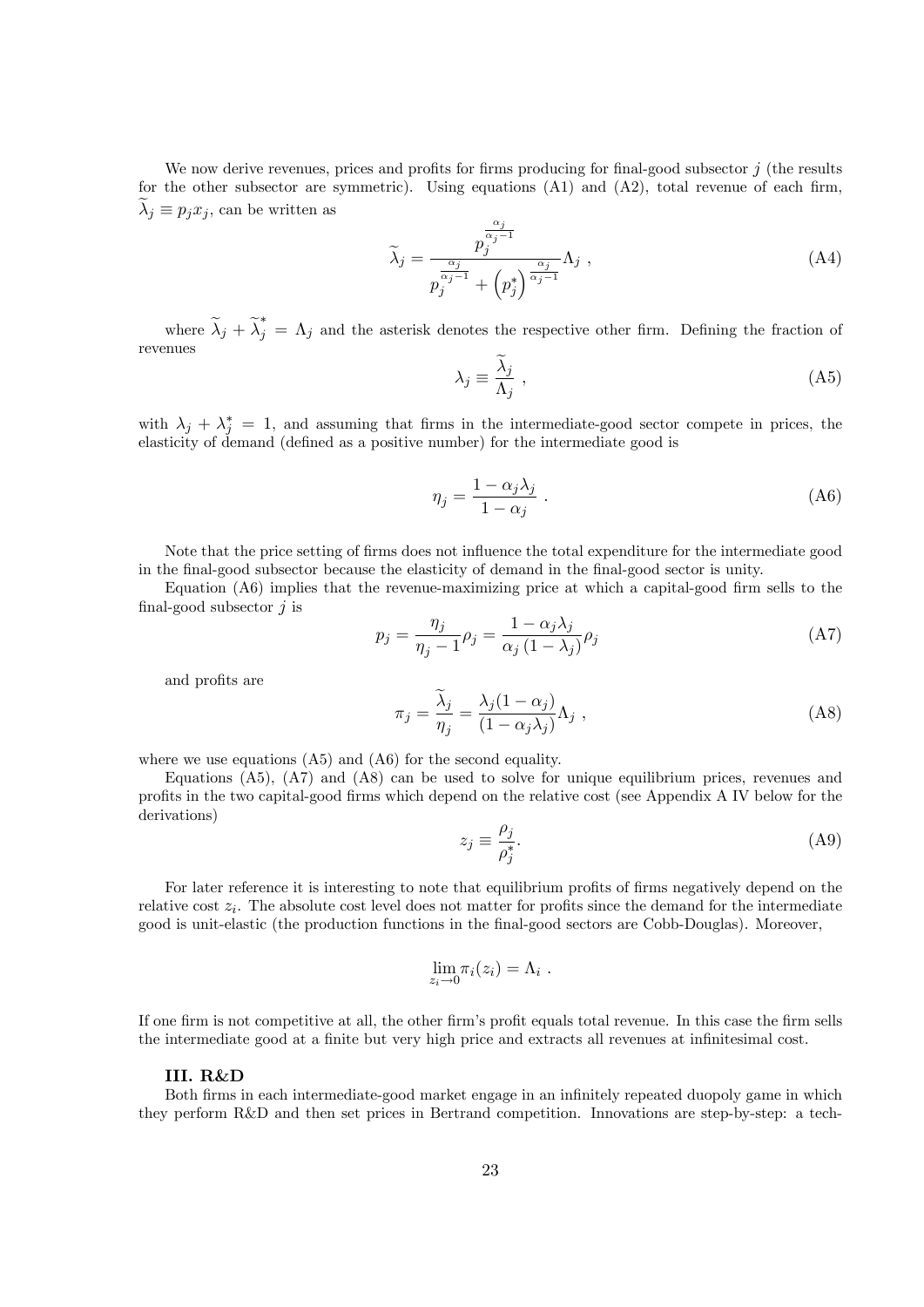nology laggard Örst has to catch up with the technology leader before he can take the lead. Step-by-step innovations are an important ingredient of the model because innovation incentives do not depend on the absolute asset value of the firm, as in Schumpeterian models with leapfrogging, but on the increase of the asset value as firms proceed on the technology frontier. Hence, incentives to innovate can be higher even if the absolute asset value of the firm falls. For the analysis below this is important because minimum wages make firms worse off that are producing for the unskilled-labor intensive sector. With step-by-step innovations this does not necessarily imply less innovation complementary to unskilled labor.

For tractability, we assume that the  $R&D$  effort depends only on the firm's current state of technology so that we search for symmetric stationary equilibria in Markov strategies. Furthermore, we focus on the case of very large innovations because the model can be solved analytically in this case. The results are more general, however, as shown by Aghion et al. (2001). In the case of very large innovations, the technology leader does not exert any research effort  $q_s$  so that firms in the intermediate-good sector are in either of the three states  $s \in \{1, 0, -1\}$  which denote the technology leader being one step ahead, neck-and-neck Örms and the technology laggard, respectively.

Employing  $\beta q_s^2/2$  units of resources,  $s \in \{1, 0, -1\}$ ,  $\beta > 0$ , a firm moves one step forward with the endogenous Poisson hazard rate  $q_s$ . In this case the input requirement for the production of the intermediate good falls by the factor  $\gamma^{-1}$ ,  $\gamma > 1$ , which is also the relative cost advantage of the technological leader,  $z = \gamma^{-1}$ . Since the technology leader does not exert any research effort,  $q_1 = 0$ , the technology laggard catches up with the leader at rate  $q_{-1}$ . If the laggard catches up with the leader, firms are neck-and-neck. Neck-and-neck competition is defined as  $z = 1$ . Both firms supply the intermediate good at the same price. Firms in neck-and-neck competition exert research effort  $q_0$  which is also the Poisson hazard of each firm to become a technology leader.

Using subscripts  $j, s$  to denote the relative position s on the technology frontier of the two firms producing the capital good for final-good subsector j, the asset value of the firm  $V_{j,s}$  satisfies the following Bellman equation (for small time intervals):

$$
rV_{j,1} = \pi_{j,1} + q_{j,-1}(V_{j,0} - V_{j,1}), \qquad (A10)
$$

$$
rV_{j,0} = \pi_{j,0} + q_{j,0}(V_{j,1} - V_{j,0}) + \n\begin{cases} \n\frac{\text{rival's R&D}{\downarrow} & \\
q_{j,0} & \\
q_{j,0} & \\
q_{j,-1} - V_{j,0} & \\
q_{j,-1} - V_{j,0} & \\
q_{j,-1} - V_{j,0} & \\
q_{j,-1} - V_{j,0} & \\
q_{j,-1} - V_{j,0} & \\
q_{j,-1} - V_{j,0} & \\
q_{j,-1} - V_{j,0} & \\
q_{j,-1} - V_{j,0} & \\
q_{j,-1} - V_{j,0} & \\
q_{j,-1} - V_{j,0} & \\
q_{j,-1} - V_{j,0} & \\
q_{j,-1} - V_{j,0} & \\
q_{j,-1} - V_{j,0} & \\
q_{j,-1} - V_{j,0} & \\
q_{j,-1} - V_{j,0} & \\
q_{j,-1} - V_{j,0} & \\
q_{j,-1} - V_{j,0} & \\
q_{j,-1} - V_{j,0} & \\
q_{j,-1} - V_{j,0} & \\
q_{j,-1} - V_{j,0} & \\
q_{j,-1} - V_{j,0} & \\
q_{j,-1} - V_{j,0} & \\
q_{j,-1} - V_{j,0} & \\
q_{j,-1} - V_{j,0} & \\
q_{j,-1} - V_{j,0} & \\
q_{j,-1} - V_{j,0} & \\
q_{j,-1} - V_{j,0} & \\
q_{j,-1} - V_{j,0} & \\
q_{j,-1} - V_{j,0} & \\
q_{j,-1} - V_{j,0} & \\
q_{j,-1} - V_{j,0} & \\
q_{j,-1} - V_{j,0} & \\
q_{j,-1} - V_{j,0} & \\
q_{j,-1} - V_{j,0} & \\
q_{j,-1} - V_{j,0} & \\
q_{j,-1} - V_{j,0} & \\
q_{j,-1} - V_{j,0} & \\
q_{j,-1} - V_{j,0} & \\
q_{j,-1} - V_{j,0} & \\
q_{j,-1} - V_{j,0
$$

and

$$
rV_{j,-1} = \pi_{j,-1} + q_{j,-1}(V_{j,0} - V_{j,-1}) - \frac{\beta(q_{j,-1})^2}{2} \tag{A12}
$$

The rate of return of the firm has to equal the rate of return available in the market,  $r$ . For example, the technology laggard in equation (A12) earns profit flows  $\pi_{i,-1}$  and has an option value of moving one step ahead on the technology frontier,  $V_{j,0} - V_{j,-1}$ , which happens with probability  $q_{j,-1}$ . Exerting R&D effort  $q_{j,-1}$  implies a flow cost  $\beta(q_{j,-1})^2/2$  for the used capital input.

Maximizing the respective right-hand side of equations (A10) to (A12) results in the optimal research effort

$$
q_{j,1} = 0
$$
,  $q_{j,0} = \frac{V_{j,1} - V_{j,0}}{\beta}$ ,  $q_{j,-1} = \frac{V_{j,0} - V_{j,-1}}{\beta}$ , respectively. (A13)

Equations (A10) to (A13) can be solved for  $q_{j,1}, q_{j,0}, q_{j,-1}, V_{j,1}, V_{j,0}$  and  $V_{j,-1}$ . Subtracting equation (A11) from equation (A10), equation (A12) from equation (A11), using equations (A13) results in two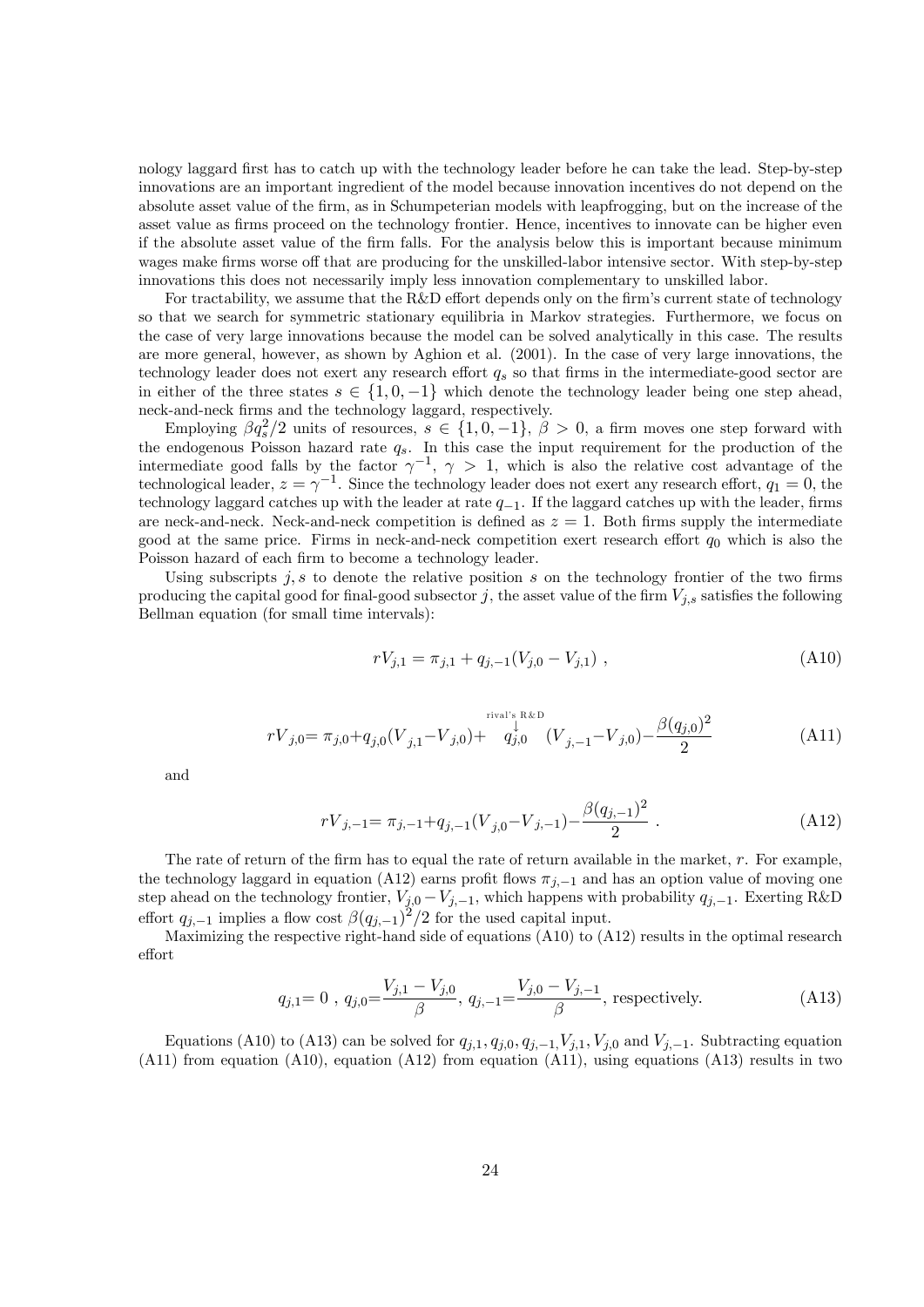quadratic equations in  $q_{j,0}$  and  $q_{j,-1}$  that have the solution:

$$
q_{j,0} = -r + \sqrt{r^2 + \frac{2(\pi_{j,1} - \pi_{j,0})}{\beta}} \tag{A14}
$$

and

$$
q_{j,-1} = -(r + q_{j,0}) + \sqrt{r^2 + 2rq_{j,0} + 2q_{j,0}^2 + \frac{2(\pi_{j,0} - \pi_{j,-1})}{\beta}}.
$$
 (A15)

Research effort positively depends on relative and not on absolute profit. From Aghion et al. (2001), Proposition 1, we know that  $\pi_{j,1} > \pi_{j,0} > \pi_{j,-1}$  and  $\pi_{j,1} - \pi_{j,0} > \pi_{j,0} - \pi_{j,-1}$ , where the latter implies that  $q_{j,0} > q_{j,-1}$  (see Appendix A IV below). Research effort is largest, if firms are neck-and-neck. We now demonstrate how these innovation efforts translate into growth rates of each firm and determine the evolution of wage differentials in each industry.

The model's structure implies a steady-state distribution across technology states as is shown by Aghion et al. (2001). Over long time intervals, the growth rate in capital-good production for subsector  $j$  is (see Appendix A IV)

$$
g_j = \frac{2q_{j,0}q_{j,-1}}{2q_{j,0} + q_{j,-1}} \ln \gamma , \qquad (A16)
$$

where  $\gamma$  is the efficiency gain after an innovation. The growth rate unambiguously increases in the research effort of either technology laggards  $(q_{j,-1})$  or neck-and-neck firms  $(q_{j,0})$ .

#### IV. Further derivations of equations

Revenues  $\lambda$  as a function of z We repeat or sketch the following derivations contained in Aghion et al., 2001, to facilitate the reading of the paper. We drop the firm index  $j$  for notational convenience.

Equations (A4) and (A5) imply that

$$
\lambda = \frac{1}{1 + \left(\frac{p}{p^*}\right)^{\frac{\alpha}{1-\alpha}}}.\tag{A17}
$$

Equation (A7), and  $\lambda + \lambda^* = 1$  imply

$$
\frac{p}{p^*} = \frac{(1 - \alpha \lambda) \lambda z}{(1 - \alpha (1 - \lambda)) (1 - \lambda)}.
$$

Substituting  $\frac{p}{p^*}$  into equation (A17) and rearranging, we get

$$
(1 - \alpha \lambda)^{\alpha} \lambda z^{\alpha} = (1 - \alpha (1 - \lambda))^{\alpha} (1 - \lambda)
$$

which is an implicit function of  $\lambda$  in z. Aghion et al. (2001) apply the implicit function theorem to show that  $\lambda(z)$  is strictly decreasing in z. The more efficient firm (with a smaller z) obtains a higher fraction of the revenues  $\lambda$ .

Relative profits  $\pi_s - \pi_{s-1}$  as a function of z We now show that relative profits increase as firms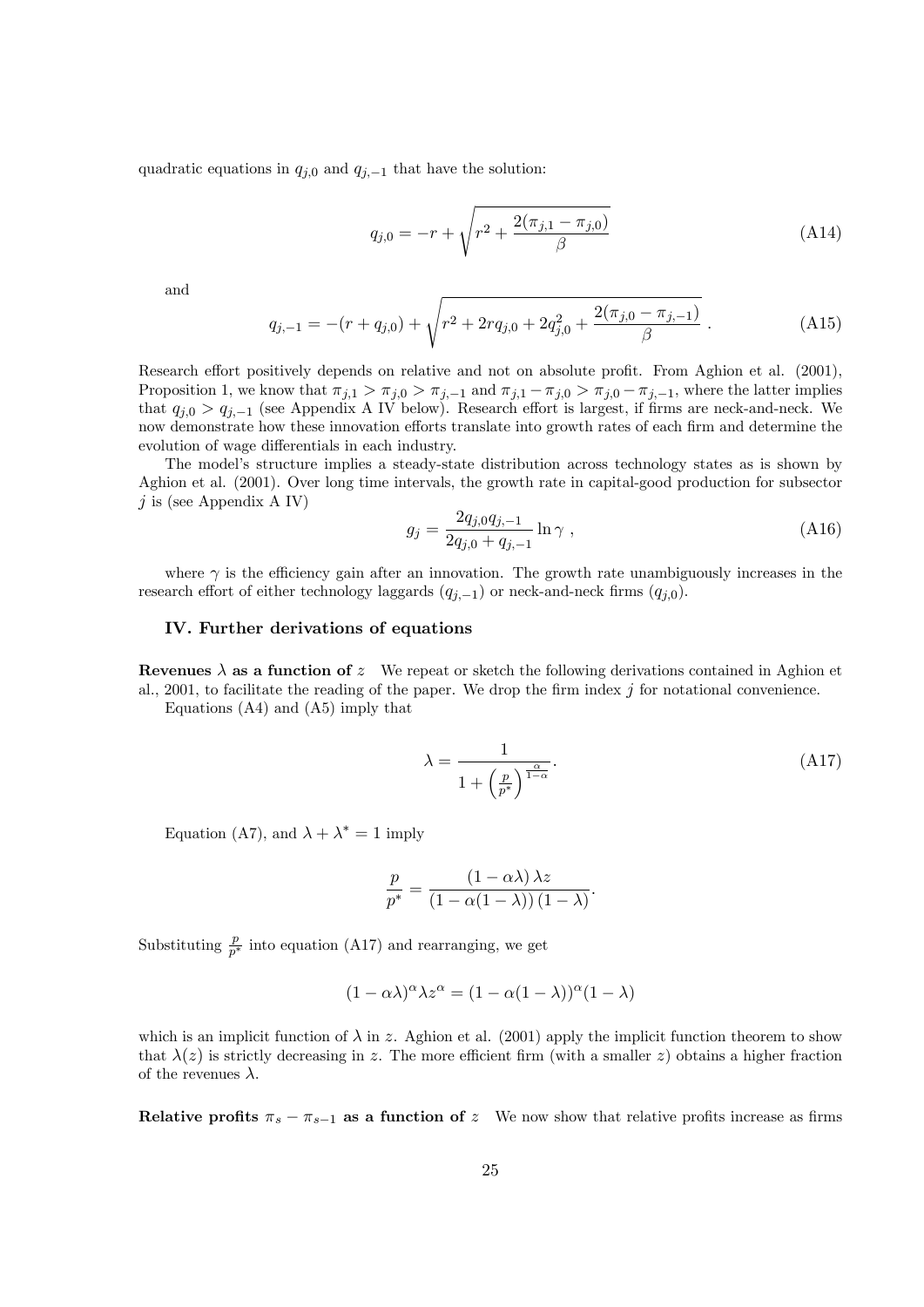proceed on the technology frontier. Plugging  $\lambda(z, \alpha)$  into the profit function as defined by equation (A8) we get

$$
\pi(z,\alpha) = \frac{\lambda(z,\alpha)(1-\alpha)}{(1-\alpha\lambda(z,\alpha))}\Lambda.
$$

To simplify let us divide by the constant  $\Lambda$  and redefine

$$
\Pi(z,\alpha) \equiv \frac{\pi(z,\alpha)}{\Lambda} = \frac{\lambda(z,\alpha)(1-\alpha)}{1-\alpha\lambda(z,\alpha)} .
$$
 (A18)

.

If Örms are neck-and-neck, by symmetry

$$
\lambda(z,\alpha)=\lambda(1,\alpha)=1/2.
$$

Suppose without loss of generality that  $z < 1$  so that  $\lambda > 1/2$  (the fraction of the revenue of the domestic firm that is technology leader). We want to show that

$$
\Pi(z,\alpha) - \Pi(1,\alpha) > \Pi(1,\alpha) - \Pi(1/z,\alpha).
$$

Using equation (A18) we get

$$
\Pi(z,\alpha) + \Pi(1/z,\alpha) - 2\Pi(1,\alpha) = (1-\alpha) (H(\lambda)) - H(1/2)),
$$

where

$$
H(\lambda) \equiv \frac{\lambda}{1 - \alpha \lambda} + \frac{1 - \lambda}{1 - \alpha(1 - \lambda)}
$$

It follows that

$$
H'(\lambda) = \frac{1}{(1 - \alpha \lambda)^2} - \frac{1}{(1 - \alpha(1 - \lambda))^2} > 0
$$

for  $\lambda > 1/2$ . Hence,

$$
\Pi(z,\alpha) + \Pi(1/z,\alpha) - 2\Pi(1,\alpha) > 0
$$

which implies the result we wanted to show.

**Derivation of the growth rate g** We use the same notation as in Aghion et al. (2001) and adapt their argument to our model. First note that in steady state as many firms have to exit a state on the relative technology frontier as enter the same very state. Let  $\mu_s$  be the fraction of firms in state  $s \in \{\iota, n\}$ , where  $\iota$  denotes the state in which there is a technology laggard and leader and  $\iota$  denotes the state in which both firms are neck-and-neck. This implies that over a long enough time interval  $(\Delta t \to \infty)$ 

$$
2\mu_nq_0=\mu_tq_{-1}\ .
$$

In state  $n$  both neck-and-neck firms engage in process innovation and they are successful with probability  $q_0$ . In state  $\iota$  only the technology laggard potentially innovates with probability  $q_{-1}$ . Given that  $\mu_n + \mu_\iota =$ 1, the equation simplifies to

$$
2\mu_n q_0 = (1 - \mu_n)q_{-1} \tag{A19}
$$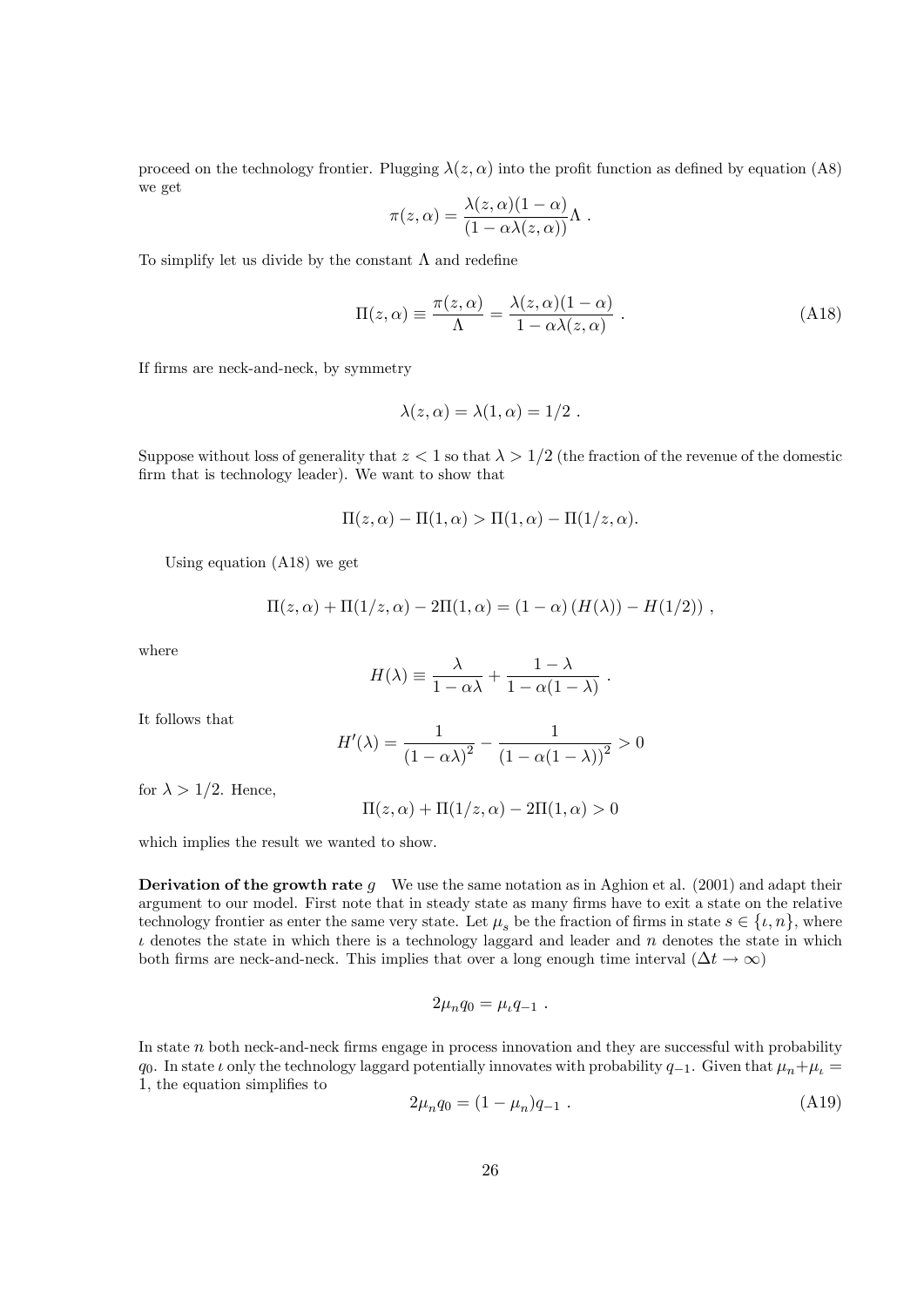Output of each intermediate-good sector,  $K$ , is exposed to independent and identically distributed shocks (innovations occur with Poisson hazard) so that the growth rate equals

$$
g = \lim_{\Delta t \to \infty} \frac{\Delta \ln K}{\Delta t} .
$$

This growth rate is determined by the asymptotic frequency of firms that advance the industry's frontier technology. Every time this happens the value of  $\ln K$  increases by  $\ln \gamma$ . In the case of very large innovations only the firms which are neck-and-neck advance the industry's frontier technology. The asymptotic fraction of firms in this state is  $\mu_n$  and the probability that the technology frontier is advanced is  $2a_0$  so that

$$
g = 2\mu_n q_0 \ln \gamma = \frac{2q_0 q_{-1}}{2q_0 + q_{-1}} \ln \gamma
$$

where the last equality uses equation (A19).

#### Appendix B: Minimum wages and innovation

We repeat the argument contained in Koeniger (2005) for completeness. We assume  $P > 1$  so that the minimum wage affects only the first final-good sector which uses unskilled labor. With  $P > 1$  and  $r_1 = r_2$ , equation (2) implies that the productivity and wage of the skilled is larger than of the unskilled.

We want to show that a minimum wage can increase the research effort in the sector producing the intermediate good used with unskilled labor. Both Örms engage in step-by-step innovations. It follows from equations (A14) and (A15), that all we need to show is that the relative profits  $\pi_{1,0} - \pi_{1,-1}$  and  $\pi_{1,1} - \pi_{1,0}$  increase.

If there is a binding minimum wage, the final-good sector using unskilled labor can pay a maximum price  $\mathbf{p}_1^{\text{max}}$  for the intermediate good:

$$
\mathbf{p}_1^{\max} = \frac{\left(P_1\right)^2}{4w^{\min}} ,
$$

where  $w^{\min}$  is defined in terms of good 1, i.e.,  $w^{\min} = \frac{W^{\min}}{P_1}$  $\frac{m}{P_1}$  (the choice of the numeraire is not crucial for the results). Thus, the maximization problem of the Örm in the intermediate-good sector 1 has an additional constraint  $\mathbf{p}_1 \leq \mathbf{p}_1^{\max}$ . Technologically more advanced firms with smaller marginal cost are relatively less affected by this constraint because they set lower prices: equation  $(A7)$  implies that in the unconstrained case  $p_{1,1}^u < p_{1,0}^u < p_{1,-1}^u$ , where  $p_{1,k}^u$  is the price of an unconstrained firm in sector 1 with technology status  $k$ . This would increase relative profits and thus innovation effort. Since the relevant constraint involves the price index  $p_1$ , however, the constraint can be less binding for the technology laggard in the special case in which the low price set by the technology leader implies that the price index is not binding whereas it is binding for neck-and-neck firms.

We have to distinguish three cases to characterize profits and revenues:

a) the minimum-wage constraint is binding for all firms in sector 1.

b) the minimum-wage constraint is binding for the technology laggard and the neck-and-neck firms in sector 1.

c) the minimum-wage constraint is binding only for the neck-and-neck firms in sector 1.

to a): From equation (A4) it follows that  $\tilde{\lambda}_{1,k} = \frac{1}{2}\Lambda_1$ ,  $k \in \{1, 0, -1\}$ . Profits change to

$$
\pi_{i,k} = (1 - \frac{\rho_{1,k}}{\mathbf{p}_1^{\max}}) \frac{\Lambda_1}{2}.
$$
\n(A20)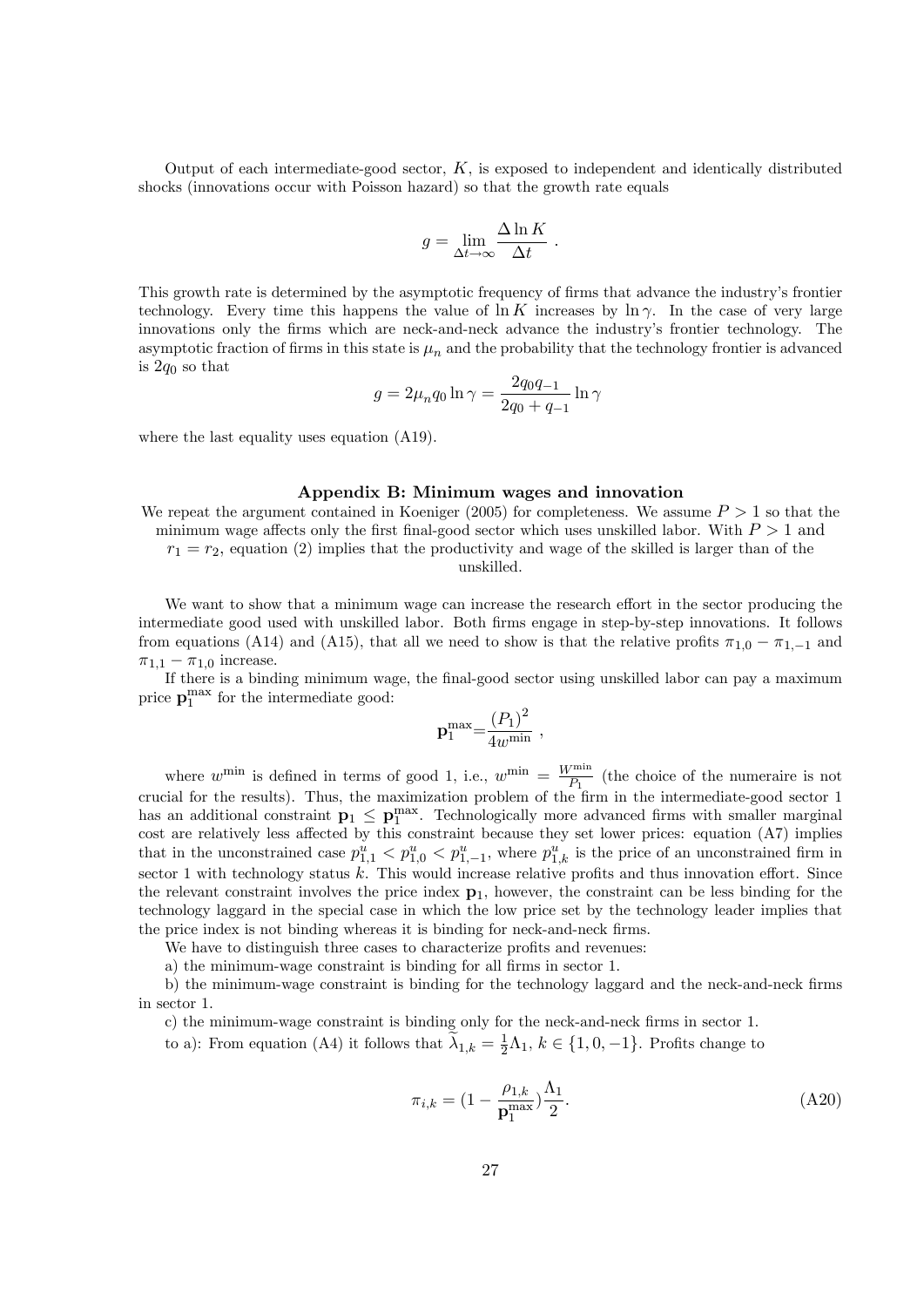If the constraint is binding for all firms,  $p_{1,k} = \mathbf{p}_1^{\max}, k \in \{1, 0, -1\}$ . The constraint is most binding for the laggard and least binding for the leader. I.e.,  $p_{1,1}^u - \mathbf{p}_1^{\max} < p_{1,0}^u - \mathbf{p}_1^{\max} < p_{1,-1}^u - \mathbf{p}_1^{\max}$ Hence, relative profits  $\pi_{1,0} - \pi_{1,-1}$  and  $\pi_{1,1} - \pi_{1,0}$  increase although absolute profits fall. Note that for marginal changes the envelope theorem implies that we can neglect the changes in revenues. For discrete changes of the minimum wage there is an additional effect since  $\widetilde{\lambda}_{1,-1}$  increases and  $\widetilde{\lambda}_{1,1}$  decreases to  $\frac{\Lambda_1}{2}$ . Moreover, note that we still assume  $q_{1,1} = 0$  although with binding minimum wages there is an incentive for the technology leader to innovate in order to mitigate the constraint. Allowing  $q_{1,1} > 0$  would further increase  $R&D$  efforts and growth in the subsector using unskilled labor.

to b): Neck-and-neck firms are characterized as in a). The technological leader's price and profit are determined by equations  $(A7)$  and  $(A8)$  whereas the profits of the technology laggard are

$$
\pi_{i,-1} = \left(1 - \frac{\rho_{1,-1}}{\mathbf{p}_1^{\mathrm{max}}}\right) \widetilde{\lambda}_{1,-1},
$$

where  $\widetilde{\lambda}_{1,-1} = \Lambda_1 - \widetilde{\lambda}_{1,1}$ . It remains to determine  $\lambda_{1,1}$  with the following implicit equation:

$$
\widetilde{\lambda}_{1,1}=\frac{p_{1,1}(\lambda_{1,1})^{\frac{\alpha_1}{\alpha_1-1}}}{(\mathbf{p}_1^{\mathrm{max}})^{\frac{\alpha_1}{\alpha_1-1}}+p_{1,1}(\lambda_{1,1})^{\frac{\alpha_1}{\alpha_1-1}}}\Lambda_1>\frac{\Lambda_1}{2}.
$$

As in a) relative profits increase compared with the unconstrained case. Indeed,  $\pi_{1,0} - \pi_{1,-1}$  and  $\pi_{1,1} - \pi_{1,0}$  increase even more compared with a) because the technology leader now solves an unconstrained maximization problem and the technology laggard is constrained.

to c): Neck-and-neck firms' profits and revenues are as in a). The technology laggard's and leader's revenues and profits are determined as in the unconstrained case. It follows that relative profits  $\pi_{1,1}-\pi_{1,0}$ increase but  $\pi_{1,0} - \pi_{1,-1}$  decreases compared with the unconstrained case. Which of the two effects dominates depends on the parameter values.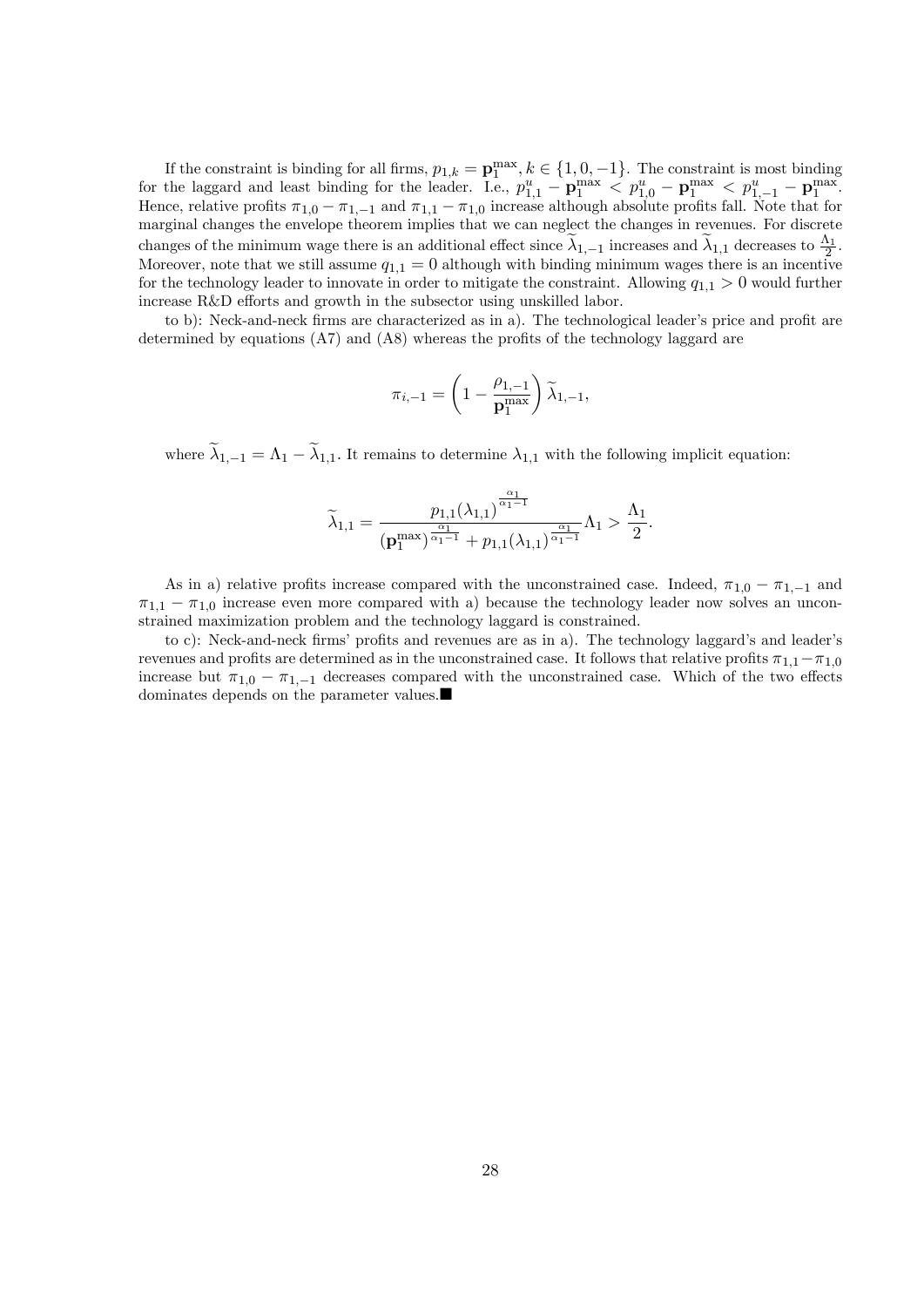### Data appendix

Industry classifications of the data series are summarized in Tables 5 and 4.

#### Data for the US

We use the Current Population Survey May in the period 1973-78 and May/ORG in the period 1979-2002 for data on wages and employment by skill and sector for each year. Our sample includes ìwage-and-salaryîworkers in full-time employment, age 20-60 with potential labor market experience up to 39 years.

#### Skill measure

We define skilled workers as those with some college or college degree and all those with less education as unskilled.

#### Wages

Hourly wages are the logarithm of hourly earnings for those paid by the hour and the logarithm of usual weekly earnings divided by hours worked last week for workers not paid by the hour. Topcoded earnings are multiplied by 1.5. Full-time earnings below \$67/week in 1982\$ and hourly earnings below \$1.675/hour in 1982\$ are dropped as are hourly wages exceeding 1/35th of the topcoded value of weekly earnings. All earnings are deflated by the CPI. Allocated earnings are excluded in all years. Our final measure are yearly wages which are comparable with the stock of capital computed on a yearly basis. Annual wages are obtained by multiplying hourly wages with hours worked last week times 52. For more details see Autor, Katz and Kearney (2004).

#### Hours

The data on hours by industry is taken from the 60-Industry Database, Groningen Growth and Development Centre, February 2005, http://www.ggdc.net. Since the data are only available 1979-2002, we extrapolate the early years 1973-78 in the sample based on the industry-specific linear time trend.

#### Value added in current prices

Since the BEA changed its industry-classification in 1998 in a way that makes it impossible to construct a consistent time series, we use the data on value added by industry from the 60-Industry Database, Groningen Growth and Development Centre, February 2005, http://www.ggdc.net for the time period 1979-2002. For the time period 1973-78 we use the data of the national accounts provided by the BEA.

#### Employment

Employment by skill in each sector and year is given by the sum of employed persons using the frequency weights to retrieve the total number in the population. We multiply both skilled and unskilled employment with the total numbers of hours worked per industry and year.

#### Capital stock and gross capital formation

We use the current cost net stock of private equipment and software and the historical-cost investment in private capital equipment by industry provided by the BEA. Both series can be deflated using the respective chain-type quantity index which is provided for each series.

#### Depreciation

We use the current-cost depreciation provided by the BEA, divided by the net capital stock in current cost.

#### Risk-free rate

We use the US treasury bond with a maturity of 10 years.

#### Returns to capital

We compute the gross return to capital as the sum of the risk-free rate and depreciation rate. R&D expenditure

We use R&D expenditure by industry for the period 1965-95 from the database based on Compustat data provided by Browyn Hall at www.econ.berkeley.edu. Alternatively, we also use the R&D data provided in the STAN-Anberd database for the years 1973-2000.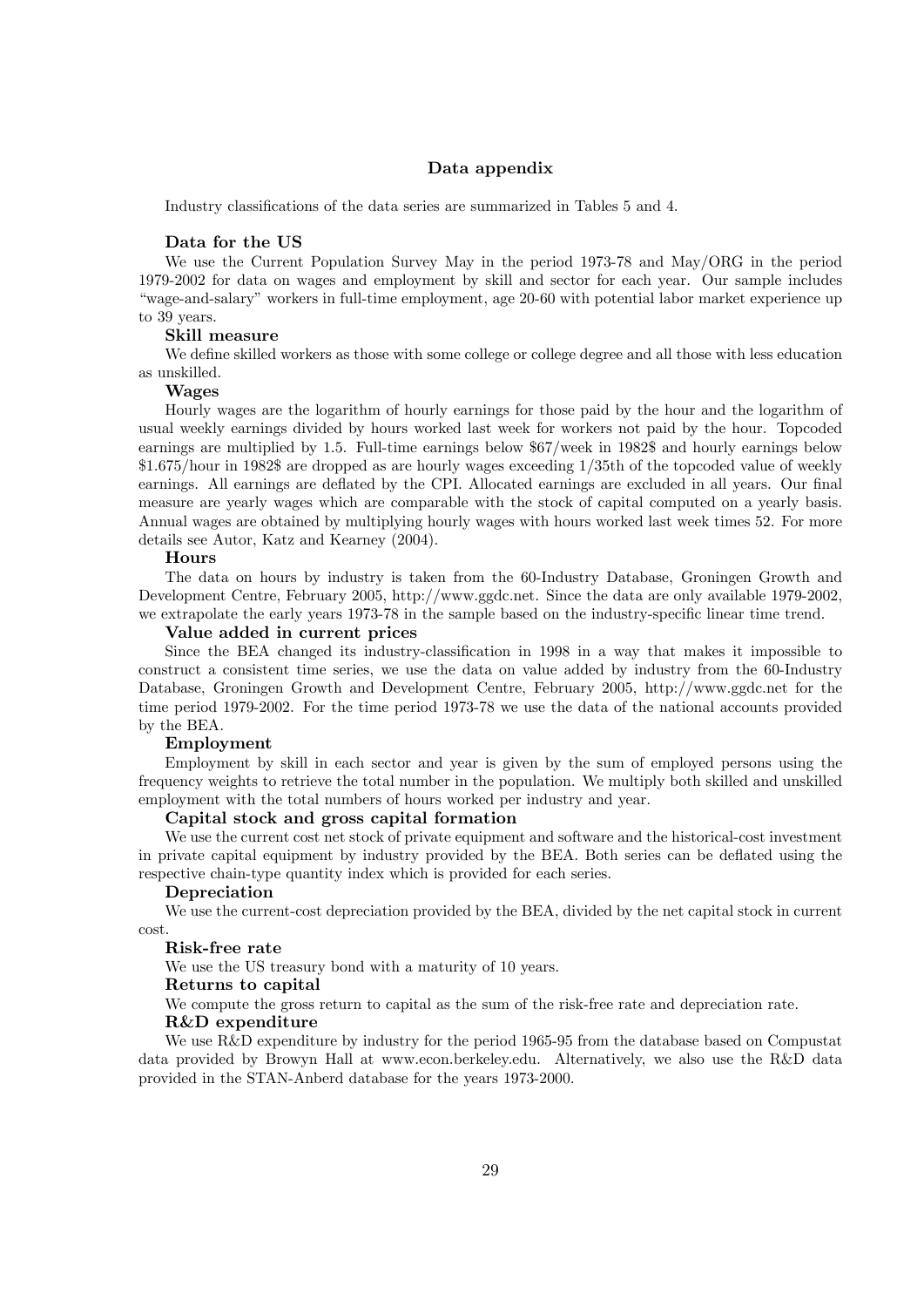#### Data for West-Germany

We use a  $1\%$  random sample of the social security records provided by the Institut für Arbeits- und Berufsforschung (IAB) in the period 1975-95 for data on wages and employment by skill and sector for each year. Our sample includes employees in full-time employment, age 20-60 with potential labor market experience up to 39 years.

#### Skill measure

We define skilled workers as those with Abitur (high-school degree) and more education. Unskilled workers are those with less education than Abitur. An Abitur-degree implies usually 13 years of schooling which is comparable with some college in the US. (which implies 13 or more years of schooling).

#### Wages

We only use the information on West-Germany in IAB and drop all East-German observations after 1990. The IAB data do not contain information on weeks or hours worked. Thus, we construct yearly wages multiplying the daily wage measure by an average of 260 working days.

#### Hours

The data on hours by industry is taken from the 60-Industry Database, Groningen Growth and Development Centre, February 2005, http://www.ggdc.net. Since the data for West Germany are only available 1979-2002, we extrapolate the early years 1975-78 in the sample based on the industry-specific linear time trend. For the years after German reunification, 1992-95, we readjust the mean of the series after 1992 and extrapolate with its time trend.

#### Value added

We use the gross valued added in current prices (Bruttowertschöpfung) by industry and year from the Statistisches Bundesamt for Germany until 1995. Because this series has a break after German reunification and we are only interested in West-German value added, we adjust the mean of the series after 1992 and extrapolate with its time trend.

#### Employment

We compute the fraction of skilled and unskilled workers by industry in year in the IAB. Since the IAB only contains employees with social security records, we scale up the number of employees to the total population using the series on total employment by industry and year provided by the Statisches Bundesamt (German Statistical Office). Because this series has a break after German reunification and we are only interested in West-German employees, we adjust the mean of the series after 1992 and extrapolate with its time trend.

#### Capital stock and gross capital formation

We use the gross capital formation on equipment (Anlagevermögen) by industry and year from the Statistisches Bundesamt for Germany until 1995. The series exist for West Germany only until 1991. We adjust the mean of the series after 1992 and extrapolate with its time trend. The real formation is in prices of 1991 deáated by a chain-type price index. We accumulate this series using a perpetual inventory method. We assume a depreciation rate of 8.4 % for all industries as in Machin and van Reenen (1998). Alternatively, we use the series on depreciation rates of equipment by industry. All our results reported in the paper are robust to using the latter series.

#### Depreciation

We use the current-cost depreciation for equipment provided by the *Statistisches Bundesamt* for West Germany until 1995, divided by the net capital stock in current cost.

#### Risk-free rate

We use the German BUND with a maturity of 10 years.

#### Returns to capital

We compute the gross return to capital as the sum of the risk-free rate and depreciation rate. R&D expenditure

We use the R&D data for West Germany provided in the STAN-Anberd database for the years 1973-1993. We extrapolate this series for the years 1994-95.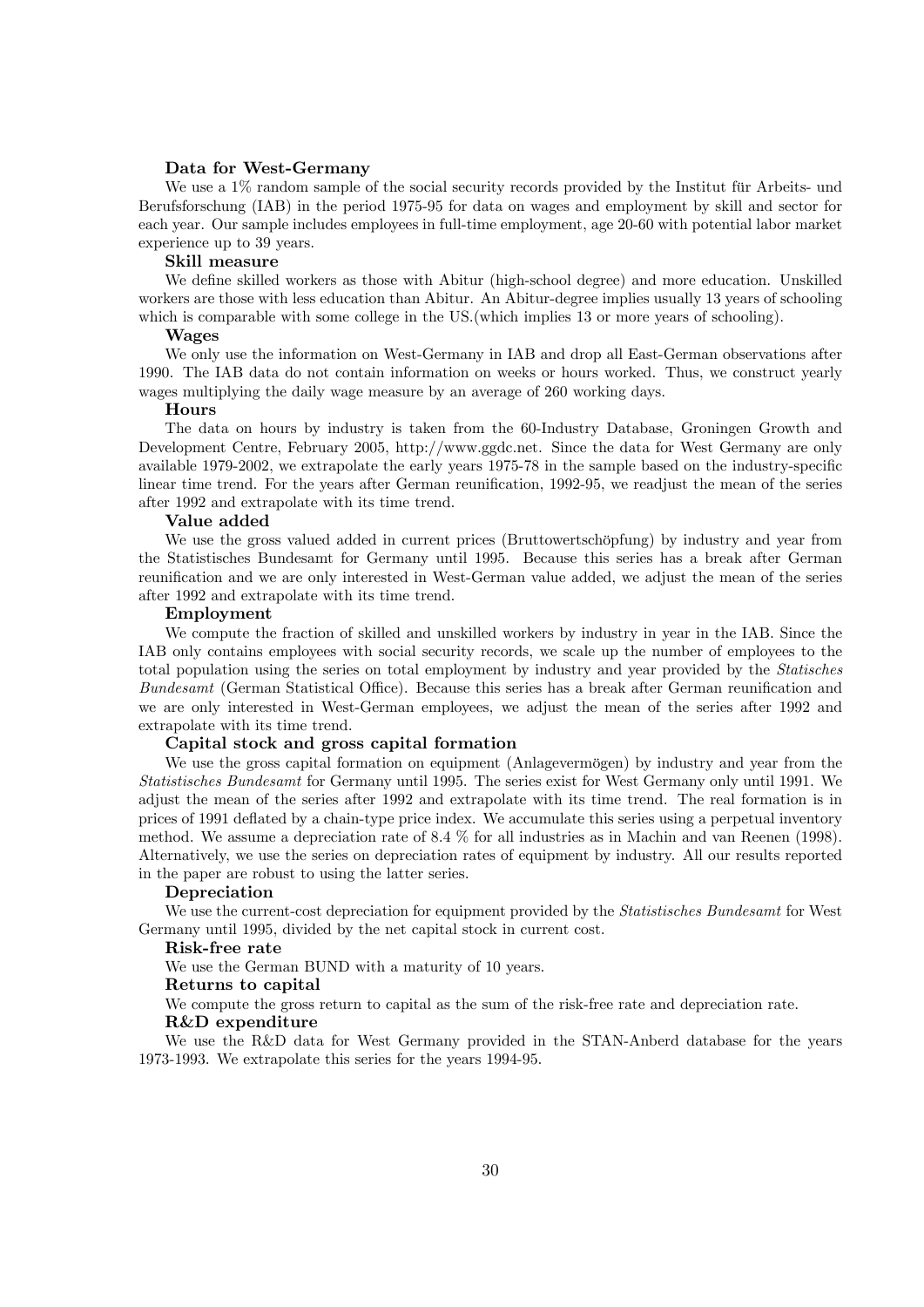| US                                 |               |                                     |               |           |             |                                                                                 |             |             |
|------------------------------------|---------------|-------------------------------------|---------------|-----------|-------------|---------------------------------------------------------------------------------|-------------|-------------|
| Sector name                        | H/L           | 1st diff. ln(H/L) 1st diff. ln(H/L) |               | wh/wl     |             | 1st diff. ln(wh/wl) 1st diff. ln(wh/wl) 1st diff. ln(hours) 1st diff. ln(hours) |             |             |
|                                    | 1970s         | 1980s-1970s                         | 1990s-1980s   | 1970s     | 1980s-1970s | 1990s-1980s                                                                     | 1980s-1970s | 1990s-1980s |
| Agriculture and Mining             | 0.478         | 0.337                               | 0.228         | 1.300     | 0.065       | 0.028                                                                           | $-0.051$    | $-0.030$    |
| Construction                       | 0.338         | 0.192                               | 0.399         | 1.163     | 0.069       | 0.032                                                                           | $-0.004$    | 0.022       |
| Wood                               | 0.210         | 0.224                               | 0.419         | 1.413     | 0.060       | $-0.012$                                                                        | 0.004       | 0.017       |
| Stone, Clay etc.                   | 0.272         | 0.286                               | 0.443         | 1.407     | 0.061       | $-0.015$                                                                        | 0.013       | 0.025       |
| Primary Metals                     | 0.323         | 0.125                               | 0.546         | 1.282     | 0.064       | 0.065                                                                           | 0.010       | 0.055       |
| Machinery                          | 0.521         | 0.342                               | 0.455         | 1.349     | 0.135       | 0.053                                                                           | $-0.002$    | 0.026       |
| <b>Electrical Machinery</b>        | 0.507         | 0.340                               | 0.639         | 1.592     | 0.096       | 0.081                                                                           | 0.001       | 0.016       |
| <b>Transport Equipment</b>         | 0.446         | 0.387                               | 0.507         | 1.324     | 0.073       | 0.070                                                                           | 0.020       | 0.020       |
| <b>Professional Goods</b>          | 0.656         | 0.322                               | 0.608         | 1.661     | 0.025       | 0.050                                                                           | 0.000       | 0.011       |
| Food and Tobacco                   | 0.330         | 0.128                               | 0.379         | 1.348     | 0.095       | 0.087                                                                           | 0.000       | 0.029       |
| <b>Textiles</b>                    | 0.141         | 0.336                               | 0.611         | 1.922     | 0.009       | 0.008                                                                           | 0.006       | 0.016       |
| Paper and Printing                 | 0.534         | 0.232                               | 0.513         | 1.301     | 0.000       | 0.090                                                                           | 0.007       | 0.015       |
| Chemicals and Petroleum            | 0.779         | 0.244                               | 0.528         | 1.510     | 0.045       | 0.060                                                                           | $-0.019$    | 0.026       |
| Plastic and Leather                | 0.231         | 0.314                               | 0.604         | 1.540     | 0.090       | $-0.013$                                                                        | 0.009       | 0.017       |
| <b>Transport Communication</b>     | 0.497         | 0.337                               | 0.561         | 1.127     | 0.054       | 0.061                                                                           | $-0.019$    | 0.028       |
| <b>Utilities</b>                   | 0.518         | 0.391                               | 0.519         | 1.240     | 0.060       | 0.013                                                                           | 0.001       | 0.024       |
| <b>Wholesale Retail</b>            | 0.543         | 0.184                               | 0.396         | 1.384     | 0.035       | 0.028                                                                           | $-0.039$    | $-0.020$    |
| Banking, Insurance                 | 1.089         | 0.186                               | 0.591         | 1.600     | 0.035       | 0.010                                                                           | $-0.003$    | 0.012       |
| <b>Business, Personal Services</b> | 0.564         | 0.339                               | 0.449         | 1.543     | 0.042       | 0.058                                                                           | 0.040       | 0.027       |
| <b>Health Services</b>             | 0.928         | 0.406                               | 0.533         | 1.666     | $-0.006$    | 0.123                                                                           | 0.009       | 0.015       |
|                                    |               | 1st diff.                           | 1st diff.     |           |             |                                                                                 |             |             |
|                                    | In(equipment  | ln(equipment                        | In(equipment  | R&D/value | 1st diff.   | 1st diff.                                                                       |             |             |
| Sector name                        | investment/L) | investment/L)                       | investment/L) | added     | ln(R&D/va)  | ln(R&D/va)                                                                      |             |             |
|                                    | 1970s         | 1980s-1970s                         | 1990s-1980s   | 1970s     | 1980s-1970s | 1990s-1980s                                                                     |             |             |
| Agriculture and Mining             | 4.188         | $-1.014$                            | 3.300         |           |             |                                                                                 |             |             |
| Construction                       | 0.805         | $-0.393$                            | 0.462         |           |             |                                                                                 |             |             |
| Wood                               | 1.925         | $-0.316$                            | 0.961         | 0.005     | $-0.421$    | 0.277                                                                           |             |             |
| Stone, Clay etc.                   | 3.817         | $-0.137$                            | 3.598         | 0.019     | 0.530       | $-0.536$                                                                        |             |             |
| Primary Metals                     | 1.863         | 0.211                               | 1.827         | 0.014     | 0.421       | $-0.371$                                                                        |             |             |
| Machinery                          | 0.514         | 0.263                               | 1.579         | 0.023     | 0.398       | 0.288                                                                           |             |             |
| <b>Electrical Machinery</b>        | 0.424         | 0.517                               | 2.662         | 0.245     | 0.265       | $-0.178$                                                                        |             |             |
| <b>Transport Equipment</b>         | 0.565         | 0.263                               | 0.829         | 0.204     | 0.332       | $-0.260$                                                                        |             |             |
| Professional Goods                 | 1.150         | 0.997                               | 5.592         | 0.120     | 0.095       | 0.496                                                                           |             |             |
| Food and Tobacco                   | 0.803         | 0.334                               | 0.385         | 0.009     | 0.461       | $-0.045$                                                                        |             |             |
| Textiles                           | 0.894         | 0.022                               | 1.239         | 0.003     | 0.440       | 0.421                                                                           |             |             |
| Paper and Printing                 | 0.623         | 0.141                               | 0.970         | 0.008     | $-0.022$    | 0.571                                                                           |             |             |
| Chemicals and Petroleum            | 1.162         | $-0.045$                            | 1.483         | 0.100     | 0.207       | 0.038                                                                           |             |             |
| Plastic and Leather                | 2.247         | $-0.093$                            | 2.144         | 0.032     | $-0.168$    | 0.085                                                                           |             |             |
| <b>Transport Communication</b>     | 0.501         | $-0.076$                            | 0.651         |           |             |                                                                                 |             |             |
| <b>Utilities</b>                   | 1.150         | 0.508                               | 1.095         |           |             |                                                                                 |             |             |
| <b>Wholesale Retail</b>            | 0.084         | 0.039                               | 0.207         |           |             |                                                                                 |             |             |
| Banking, Insurance                 | 0.205         | 0.161                               | 1.212         |           |             |                                                                                 |             |             |
| <b>Business, Personal Services</b> | 0.448         | $-0.173$                            | 0.295         |           |             |                                                                                 |             |             |
| <b>Health Services</b>             | 0.204         | 0.101                               | 0.687         |           |             |                                                                                 |             |             |

Notes: Author's calculations based on the data further described in the Data Appendix.

Table 2: Summary statistics for the US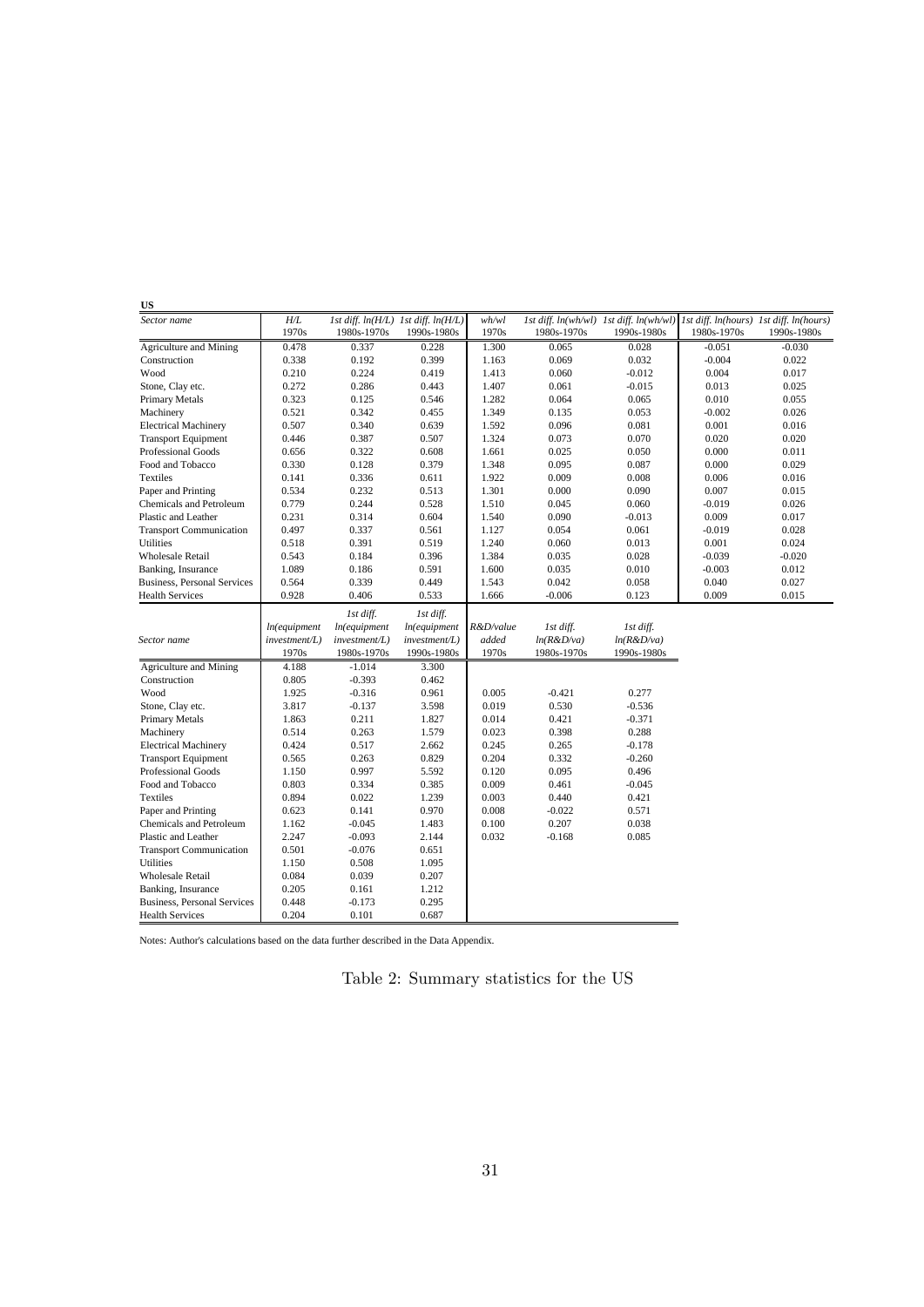| Germany                            |               |               |                                     |           |             |                                                                                 |             |             |
|------------------------------------|---------------|---------------|-------------------------------------|-----------|-------------|---------------------------------------------------------------------------------|-------------|-------------|
| Sector name                        | H/L           |               | 1st diff. ln(H/L) 1st diff. ln(H/L) | wh/wl     |             | 1st diff. ln(wh/wl) 1st diff. ln(wh/wl) 1st diff. ln(hours) 1st diff. ln(hours) |             |             |
|                                    | 1970s         | 1980s-1970s   | 1990s-1980s                         | 1970s     | 1980s-1970s | 1990s-1980s                                                                     | 1980s-1970s | 1990s-1980s |
| Agriculture and Mining             | 0.028         | 0.320         | 0.383                               | 1.386     | $-0.067$    | 0.046                                                                           | $-0.055$    | $-0.039$    |
| Construction                       | 0.025         | 0.242         | 0.241                               | 1.385     | $-0.011$    | $-0.023$                                                                        | 0.007       | 0.059       |
| Wood                               | 0.015         | 0.297         | 0.534                               | 1.347     | $-0.059$    | 0.005                                                                           | $-0.052$    | $-0.041$    |
| Stone, Clay etc.                   | 0.031         | 0.197         | 0.384                               | 1.373     | 0.017       | $-0.066$                                                                        | $-0.056$    | $-0.030$    |
| Primary Metals                     | 0.040         | 0.181         | 0.325                               | 1.396     | 0.006       | $-0.035$                                                                        | $-0.055$    | $-0.052$    |
| Machinery                          | 0.054         | 0.301         | 0.518                               | 1.305     | 0.009       | $-0.028$                                                                        | $-0.066$    | $-0.060$    |
| <b>Electrical Machinery</b>        | 0.100         | 0.466         | 0.316                               | 1.451     | $-0.001$    | $-0.022$                                                                        | $-0.040$    | $-0.043$    |
| <b>Transport Equipment</b>         | 0.046         | 0.340         | 0.366                               | 1.314     | 0.029       | $-0.012$                                                                        | $-0.060$    | $-0.054$    |
| <b>Professional Goods</b>          | 0.043         | 0.478         | 0.368                               | 1.414     | 0.016       | $-0.011$                                                                        | $-0.051$    | $-0.047$    |
| Food and Tobacco                   | 0.019         | 0.272         | 0.464                               | 1.486     | 0.016       | $-0.017$                                                                        | $-0.033$    | $-0.047$    |
| <b>Textiles</b>                    | 0.017         | 0.252         | 0.540                               | 1.585     | $-0.003$    | $-0.059$                                                                        | $-0.030$    | $-0.057$    |
| Paper and Printing                 | 0.029         | 0.375         | 0.538                               | 1.313     | 0.002       | $-0.051$                                                                        | $-0.051$    | $-0.070$    |
| <b>Chemicals and Petroleum</b>     | 0.084         | 0.296         | 0.456                               | 1.338     | 0.006       | $-0.049$                                                                        | $-0.045$    | $-0.044$    |
| Plastic and Leather                | 0.019         | 0.618         | 0.570                               | 1.572     | $-0.050$    | $-0.049$                                                                        | $-0.034$    | $-0.048$    |
| <b>Transport Communication</b>     | 0.029         | 0.404         | 0.410                               | 1.226     | 0.017       | $-0.010$                                                                        | $-0.054$    | $-0.072$    |
| <b>Utilities</b>                   | 0.082         | 0.210         | 0.328                               | 1.243     | 0.001       | $-0.049$                                                                        | $-0.027$    | $-0.063$    |
| <b>Wholesale Retail</b>            | 0.040         | 0.271         | 0.426                               | 1.366     | $-0.004$    | $-0.005$                                                                        | $-0.053$    | $-0.085$    |
| Banking, Insurance                 | 0.095         | 0.556         | 0.599                               | 1.199     | $-0.076$    | $-0.017$                                                                        | $-0.123$    | $-0.051$    |
| <b>Business, Personal Services</b> | 0.170         | 0.216         | 0.296                               | 1.519     | 0.010       | $-0.017$                                                                        | $-0.072$    | $-0.066$    |
| <b>Health Services</b>             | 0.092         | 0.322         | 0.229                               | 1.491     | 0.067       | $-0.082$                                                                        | $-0.045$    | $-0.062$    |
|                                    |               | Ist diff.     | 1st diff.                           |           |             |                                                                                 |             |             |
|                                    | ln(equipment  | In(equipment  | ln(equipment                        | R&D/value | 1st diff.   | 1st diff.                                                                       |             |             |
| Sector name                        | investment/L) | investment/L) | investment/L)                       | added     | ln(R&D/va)  | ln(R&D/va)                                                                      |             |             |
|                                    | 1970s         | 1980s-1970s   | 1990s-1980s                         | 1970s     | 1980s-1970s | 1990s-1980s                                                                     |             |             |
| <b>Agriculture and Mining</b>      | 3.864         | 0.456         | 0.735                               |           |             |                                                                                 |             |             |
| Construction                       | 1.953         | $-0.233$      | 0.715                               |           |             |                                                                                 |             |             |
| Wood                               | 2.828         | $-0.204$      | 1.422                               | 0.003     | 1.659       | $-0.362$                                                                        |             |             |
| Stone, Clay etc.                   | 4.787         | 0.982         | 2.778                               | 0.006     | 1.022       | $-0.105$                                                                        |             |             |
| Primary Metals                     | 4.110         | 0.110         | 1.027                               | 0.005     | 0.511       | $-0.414$                                                                        |             |             |
| Machinery                          | 2.591         | 0.837         | 0.963                               | 0.025     | 0.590       | $-0.050$                                                                        |             |             |
| <b>Electrical Machinery</b>        | 5.447         | 2.351         | 1.977                               | 0.085     | 0.426       | 0.226                                                                           |             |             |
| <b>Transport Equipment</b>         | 4.988         | 2.433         | 2.437                               | 0.057     | 0.540       | 0.352                                                                           |             |             |
| Professional Goods                 | 2.772         | 0.069         | 1.217                               | 0.018     | 0.421       | 0.157                                                                           |             |             |
| Food and Tobacco                   | 4.076         | 0.213         | 2.115                               | 0.003     | 0.913       | $-0.110$                                                                        |             |             |
| Textiles                           | 1.681         | 0.466         | 1.088                               | 0.002     | 0.923       | 0.207                                                                           |             |             |
| Paper and Printing                 | 4.331         | 1.369         | 2.181                               | 0.001     | 0.744       | $-0.201$                                                                        |             |             |
| Chemicals and Petroleum            | 8.250         | 0.467         | 2.881                               | 0.072     | 0.405       | 0.169                                                                           |             |             |
| Plastic and Leather                | 2.883         | 1.098         | 1.760                               | 0.009     | 0.798       | $-0.145$                                                                        |             |             |
| <b>Transport Communication</b>     | 6.321         | 0.866         | 1.427                               |           |             |                                                                                 |             |             |
| <b>Utilities</b>                   | 23.708        | 3.486         | $-4.738$                            |           |             |                                                                                 |             |             |
| <b>Wholesale Retail</b>            | 1.662         | 0.072         | 0.811                               |           |             |                                                                                 |             |             |
| Banking, Insurance                 | 5.486         | 2.428         | 4.073                               |           |             |                                                                                 |             |             |
| <b>Business, Personal Services</b> | 2.707         | 0.130         | 0.450                               |           |             |                                                                                 |             |             |
| <b>Health Services</b>             | 3.507         | $-0.275$      | 0.429                               |           |             |                                                                                 |             |             |

Notes: Author's calculations based on the data further described in the Data Appendix.

| Table 3: Summary statistics for West Germany |  |  |
|----------------------------------------------|--|--|